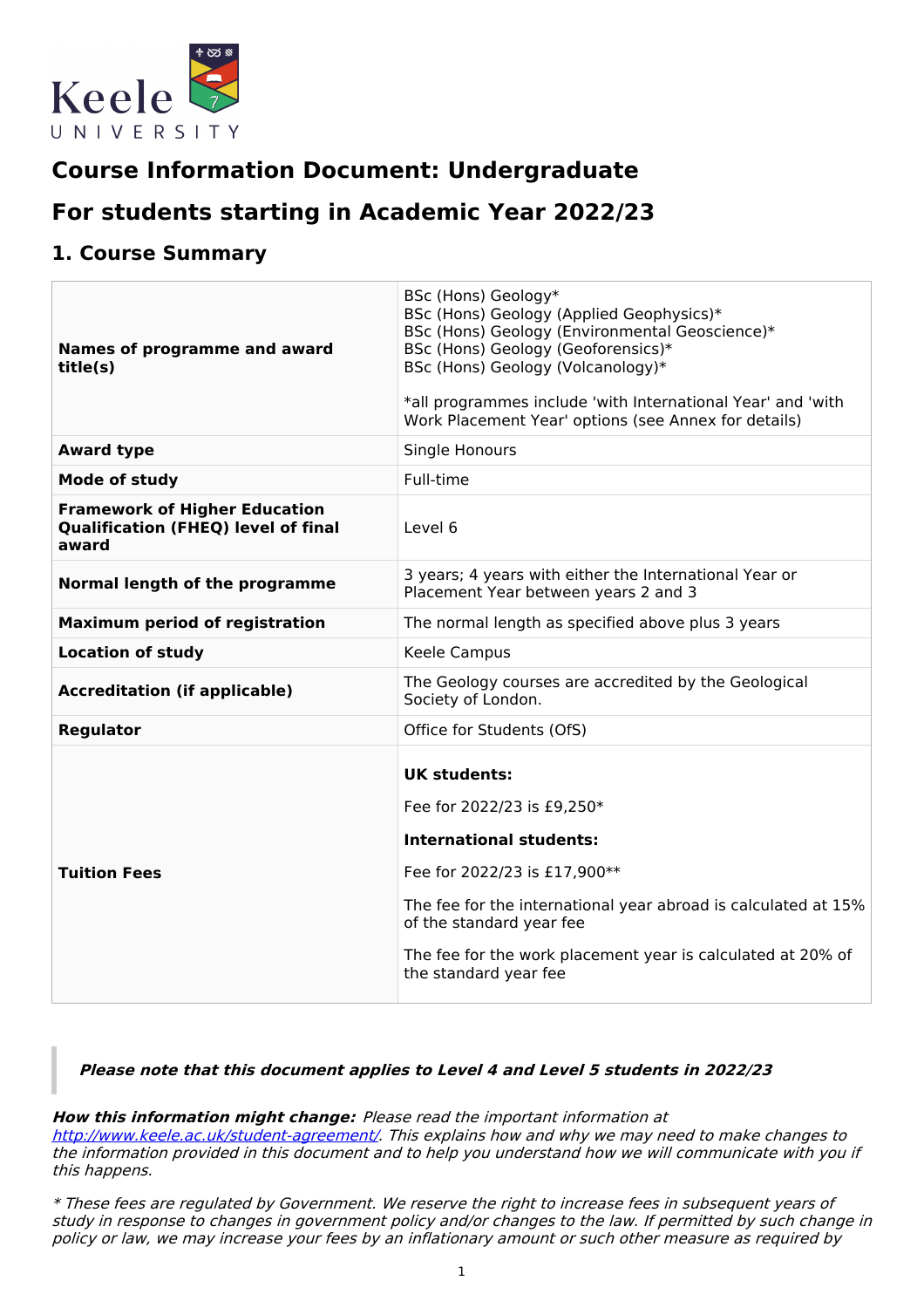government policy or the law. Please refer to the accompanying Student Terms & Conditions. Further information on fees can be found at <http://www.keele.ac.uk/studentfunding/tuitionfees/>

\*\* We reserve the right to increase fees in subsequent years of study by an inflationary amount. Please refer to the accompanying Student Terms & Conditions for full details. Further information on fees can be found at <http://www.keele.ac.uk/studentfunding/tuitionfees/>

## **2. What is a Single Honours programme?**

The Single Honours programme described in this document allows you to focus more or less exclusively on this subject. In keeping with Keele's commitment to breadth in the curriculum, the programme also gives you the opportunity to take some modules in other disciplines via the Global Challenge Pathways as part of a 360-credit Honours degree. Thus it enables you to gain, and be able to demonstrate, a distinctive range of graduate attributes.

## **3. Overview of the Programme**

Geology is a fascinating subject that investigates how the Earth was formed, how life arose and evolved, why the Earth looks like it does today, what resources it contains and how we can find them. Geologists are essential for a decarbonised, sustainable future through development of carbon neutral energy sources such as geothermal, sustainable extraction of mineral resources and geological sequestration of carbon dioxide.

Our society is based on the work of geologists in the hunt for natural resources for energy and materials for modern living. If it hasn't been grown, then a geologist has discovered it. This means that future job opportunities for geologists are excellent as society develops increasing needs for these resources.

Geology draws on knowledge from many different aspects of science such as chemistry, biology, and physics as well as other subjects such as geography, environmental science and economics. As such Geology is the ideal subject to choose as a single honours degree programme, whilst maintaining Keele's ethos of interdisciplinarity. We will teach you many employability skills that are valuable for everyday work not only in geology, but also in many fields of employment after you graduate.

## **4. Aims of the programme**

The broad aims of the programme are to:

- enable you to specialise in Geology via a three-year Single Honours programme to obtain a more indepth experience of the subject, as well as gaining additional experience in independent project work and key skills;
- provide specialist pathways within the Geology Single Honours programme to enable you to focus on either Applied Geophysics, Environmental Geoscience, Geoforensics or Volcanology;
- provide a broad-based introduction to Geology at Level 4 that does not require previous knowledge of geology topics, and to utilise the material covered at Level 4 to lay the foundations for detailed study of geological concepts at Levels 5 & 6;
- provide an understanding of the structure and composition of the Earth and other planets;
- provide an integrated approach to understanding the present and past interactions between the physical, chemical and biological processes operating in the Earth's core, mantle, crust, and surface;
- provide an appreciation of the history of the Earth over geological time scales;
- promote an awareness of the dual context of the subject in society, as well as providing knowledge and  $\bullet$ understanding of both the exploitation and the conservation of the Earth's resources;
- provide an appreciation of the scientific fundamentals in the geosciences and an adequate knowledge base for a career in research or industry;
- emphasise the development of field, laboratory, presentational, writing and information technology skills to prepare graduates for independent work in their professional careers;
- provide a fully integrated fieldwork programme, including overseas field courses;
- provide appropriate monitoring schemes and feedback for students on their progress;
- $\bullet$ provide a wide choice of subject options and all-round education.

#### **In addition:**

- The BSc Geology (Applied Geophysics) pathway aims to combine a broad understanding of geology with a more in-depth study of applied geophysics techniques and their practical applications.
- The BSc Geology (Environmental Geoscience) pathway aims to combine a broad understanding of geology with a more in-depth knowledge of human interactions with the Earth's environments.
- The BSc Geology (Geoforensics) pathway aims to combine a broad understanding of geology with a more in-depth knowledge of geological materials and forensics to help solve crime.
- The BSc Geology (Volcanology) pathway aims to combine a broad understanding of geology with a more in-depth study of volcanic processes and the effects of volcanoes on society from hazards to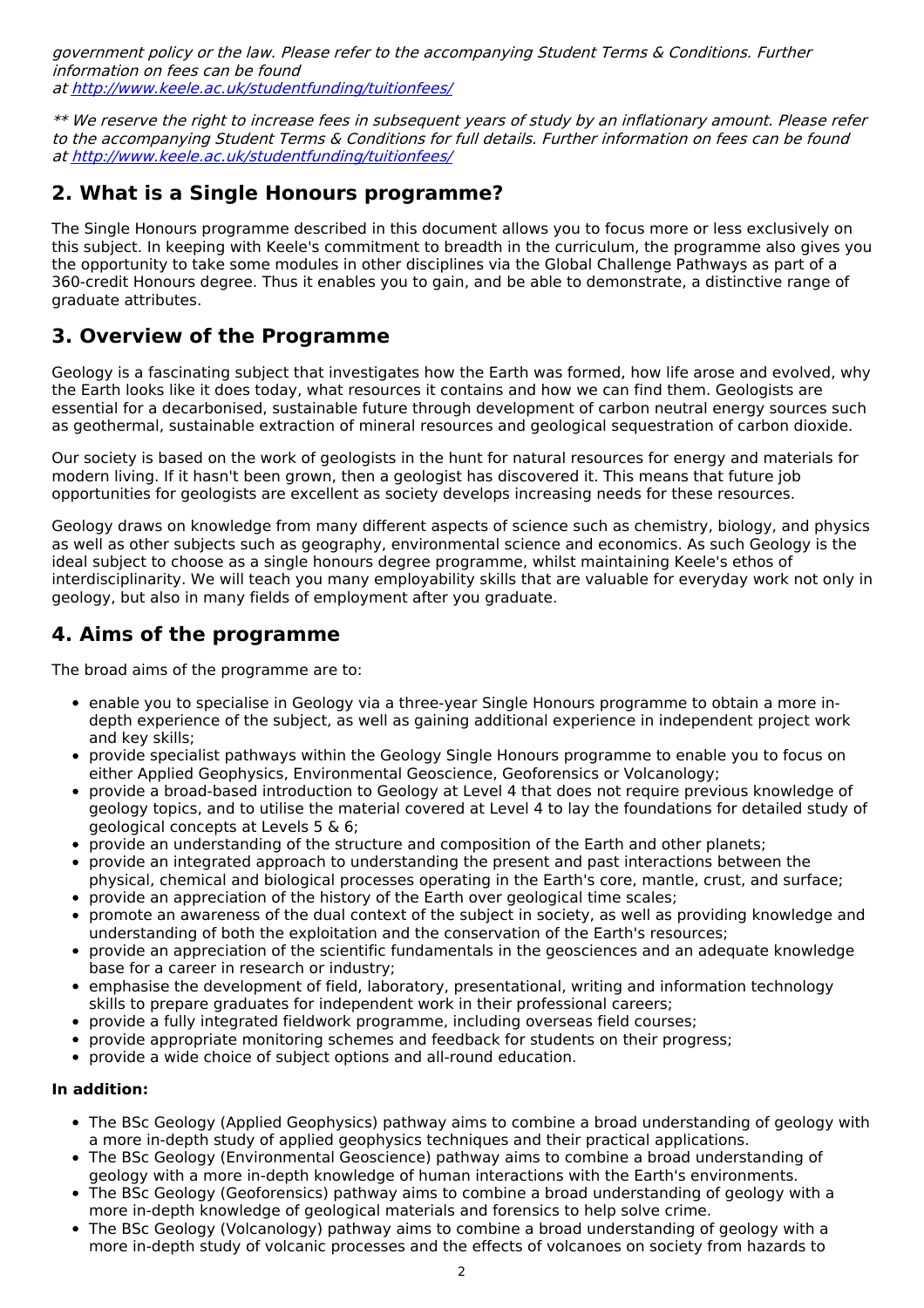climate change.

## **5. What you will learn**

The intended learning outcomes of the programme (what students should know, understand and be able to do at the end of the programme), can be described under the following headings:

- Subject knowledge and understanding
- Subject specific skills
- Intellectual skills
- Employability skills

## **Subject knowledge and understanding**

Successful students will be able to demonstrate knowledge and understanding of:

- the terminology, nomenclature and classification of rocks, minerals, fossils and geological structures;
- geological processes and how they integrate to shape the natural world at different temporal and
- spatial scales; • the structure and composition of the Earth and other planets;
- geological time, including the principles of stratigraphy, the stratigraphic column, dating techniques, rates of Earth processes and major events in Earth history;
- the evolution of life on Earth as revealed by the fossil record;
- major geoscience paradigms, including uniformitarianism, the extent of geological time and plate tectonics;
- the need for both a multi-disciplinary and interdisciplinary approach to the development of knowledge in the geosciences;
- the different components of the Earth system and how they interact to change the physical world and their impact on society;
- different methods used in the observation, analysis, interpretation and representation of geological and geophysical information;
- how the geology of a field study area can be used to illustrate and deepen understanding of the geological evolution of a wider region;
- modern environments and processes, and use of this knowledge to interpret aspects of the geological record;
- issues concerning the exploration, availability and sustainability of natural resources;
- geological aspects of human impacts on the physical environment;
- natural hazards and their impacts on society;
- applications of Geology to the development of knowledge, wealth creation and improving quality of life.
- the United Nations Sustainable Development Goals and how they relate to geology

## **Subject specific skills**

Successful students will be able to:

- identify a wide range of igneous, sedimentary and metamorphic rocks, as well as a wide range of minerals, fossils and geological structures;
- implement three-dimensional analysis with particular reference to the subsurface distribution and relationships of rocks observed at the surface;
- collect and record geological and geophysical information in the field, including the production and interpretation of geological maps;
- plan, design and execute an independent piece of project work in the geological sciences, including acquisition and recording of geological data in the field, followed by the processing, interpretation and presentation of this data, and the production of a final report;
- make safe and effective use of a range of field equipment commonly used by the geoscience profession and develop an understanding of the scope and limitations of such equipment;
- undertake effective fieldwork with due regard for safety, risk assessment, rights of access, relevant health and safety regulations and sensitivity to the impact of investigations on the environment;
- work safely in a scientific laboratory, with awareness of standard methods and procedures and with due regard for risk assessment and relevant health and safety regulations;
- prepare effective maps and diagrams using a range of appropriate technologies;
- employ a variety of technical and laboratory-based methods for the collection and analysis of geological and geophysical information;
- combine and interpret different types of geological and geophysical evidence using quantitative and qualitative approaches;
- appreciate the issues of sample selection, accuracy, precision and uncertainty during collection, recording and analysis of geoscience data in the field and laboratory;
- use powers of observation, analysis and imagination to make decisions in the light of uncertainty.

In addition to the learning outcomes of the BSc Geology programme, successful students of the **BSc**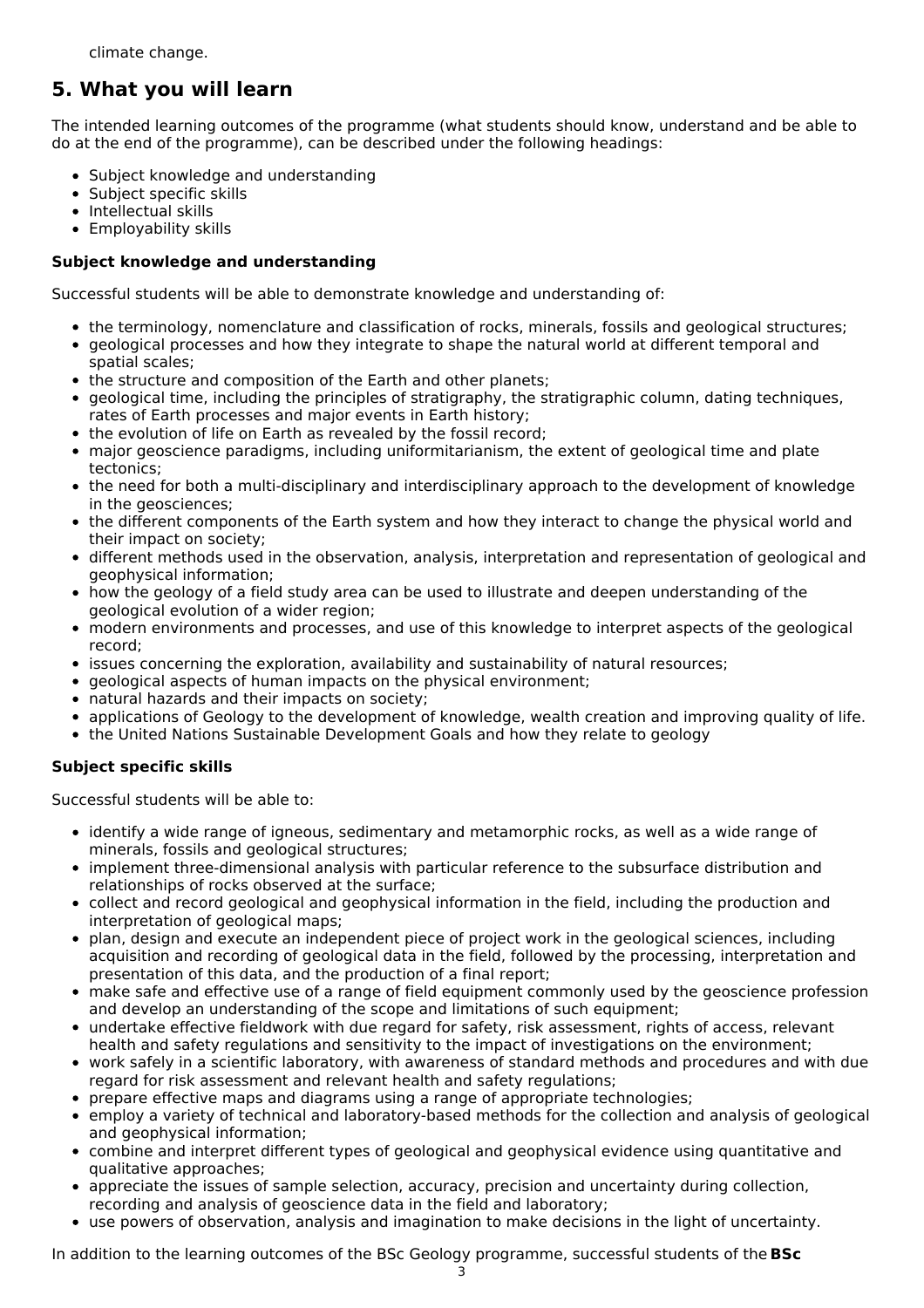### **Geology (Applied Geophysics)** pathway will be able to:

use geophysical techniques in geotechnics, ground engineering, geoforensics and environmental monitoring

In addition to the learning outcomes of the BSc Geology programme, successful students of the **BSc Geology (Environmental Geoscience)** pathway will be able to:

employ applied methodologies to assess and solve a variety of pressing environmental issues

In addition to the learning outcomes of the BSc Geology programme, successful students of the **BSc Geology (Geoforensics)** pathway will be able to develop:

laboratory, field and applied research skills in forensic investigation

In addition to the learning outcomes of the BSc Geology programme, successful students of the **BSc Geology (Volcanology)** pathway will be able to:

use a combination of specialist field techniques, equipment and software to understand a variety of volcanic phenomena.

### **Intellectual skills**

Successful students will be able to:

- recognise and use subject-specific theories, concepts and principles to make reasoned decisions and solve problems
- analyse, synthesise and summarise data and information critically, including prior research
- collect and integrate several lines of evidence to formulate and test hypotheses, and make critical iudgements
- apply knowledge and understanding to address familiar and unfamiliar problems
- assess the merits of contrasting theories, explanations and policies
- recognise the moral and ethical issues of investigations and appreciate the need for professional codes of conduct
- develop an adaptable and flexible approach to study and work
- identify and work towards targets for personal, academic and career development
- take responsibility for their own learning and develop a habit of reflection upon that learning

### **Key or transferable skills (including employability skills)**

Successful students will be able to:

- develop and sustain effective approaches to learning and study, including time management, flexibility, creativity and intellectual integrity
- communicate effectively to a variety of audiences in written, verbal and graphical forms
- work with numerical data using appropriate qualitative and quantitative techniques, as well as computer software packages
- work effectively with a variety of types of information technology to analyse and present information and data, as well as solve numerical problems
- use the internet as a means of communication and a source of information
- demonstrate competence in spatial awareness and observation
- conduct field and laboratory studies
- reference work in an appropriate manner
- work with information handling and retrieval systems using data from a wide range of sources
- work effectively both as an individual and as part of a group or team, recognising and respecting the viewpoints of others
- sustain motivation to work towards a goal over an extended period of time
- recognise responsibilities as a local, national and international citizen

### **Additional Opportunities**

Engagement with this programme will enable you to develop your intellectual, personal and professional capabilities, including independent thinking, synthesising information, creative problem solving, communicating clearly, and appreciating the social, environmental and global implications of your studies and activities. You will be able to enrich your studies and make yourself more employable after graduation by taking advantage of the whole host of additional opportunities that we offer to help you develop your skills and experiences. For example, you could learn a second language, study abroad, or volunteer in the local area. Further information is available at:

<https://www.keele.ac.uk/study/undergraduate/additionalopportunities/>

Our educational programme and learning environment is designed to help you to become a well-rounded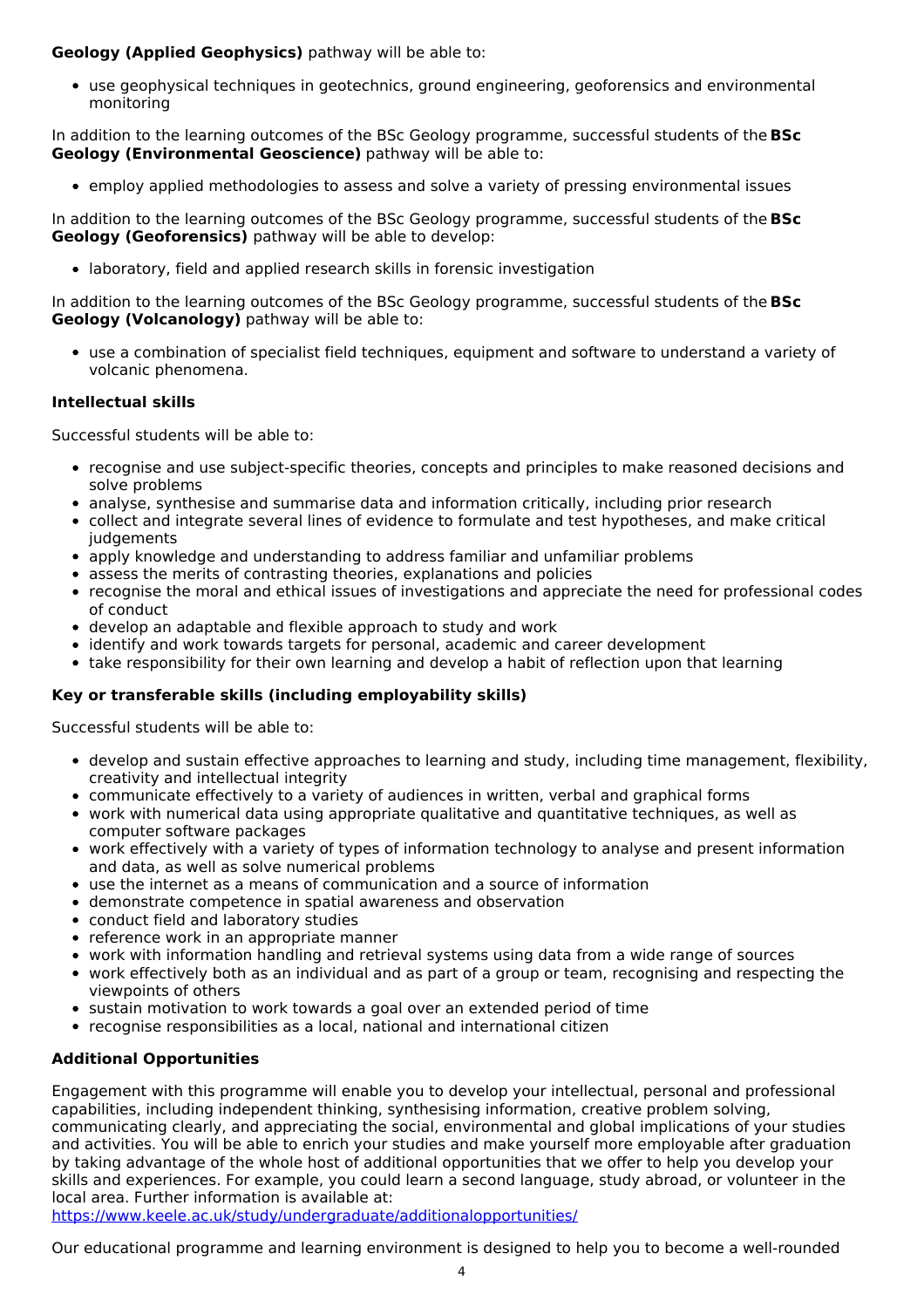graduate who is capable of making a positive and valued contribution in a complex and rapidly changing world, whichever spheres of life you engage in after your studies are completed.

## **6. How is the programme taught?**

Learning and teaching methods used on the programme vary according to the subject matter and level of the module. They include the following:

- Lectures
- Workshops
- Practical classes
- Field courses
- Individual progress interviews
- Directed reading
- Group presentations and linked discussion
- Independent study and project work
- Use of online learning via the Keele Learning Environment (KLE) and other platforms (e.g. MS Teams, MS Sway)

The directed reading, on-line learning materials and lecture slides available in advance on the KLE help you prepare for lectures and the practical classes reinforce concepts learned in lectures through problem solving and practical application of geological techniques. Some classes are taught in workshop format integrating both lecture and practical material. Fieldwork provides a deep, immersive learning experience that puts geological processes and their products into their four dimensional context. The independent mapping project provides the opportunity to bring together and demonstrate proficiency in all areas of geology.

Apart from these formal activities, students are also provided with regular opportunities to talk through particular areas of difficulty, and any special learning needs they may have, with their Personal Tutors or module lecturers on a one-to-one basis.

These learning and teaching methods enable students to achieve the learning outcomes of the programme in a variety of ways.

## **7. Teaching Staff**

Currently our core teaching staff members comprises of a number of Professors, Readers, Senior Lecturers, Lecturers and Research and Teaching Fellows, who between them have expertise and interests in all major areas of earth sciences as well as complementary vocational disciplines such as computing and forensic science. In addition, members of the Geography and Environmental lecturing staff also contribute to the Geology degree programmes.

All current academic members of staff are active researchers and many have a distinguished track record in publication, the generation of grant income, industrial collaboration and journal editorship. Several staff have particular interests in the development of geoscience education and/or have played an active role in the promotion of UK geoscience activities (e.g. via membership of Geological Society committees). A number of members of staff are Fellows/Senior Fellows of the Higher Education Academy (F.H.E.A.) and one has an MA in Teaching and Learning. Many have professional qualifications such as Fellow of the Geological Society (F.G.S.), Chartered Geologist (C.Geol), European Geologist (EurGeol), Fellow of the Royal Astronomical Society (F.R.A.S.), as well as others. Members of Geology staff have also won both group and individual Keele Teaching and Learning Excellence Awards.

The University will attempt to minimise changes to our core teaching teams, as delivery of the programme depends on having a sufficient number of staff with the relevant expertise to ensure that the programme is taught to the appropriate academic standard.

Staff changes, for example where key members of staff leave, fall ill or go on research leave, may result in changes to the programme's content. The University will endeavour to ensure that any impact on students is limited if such changes occur.

## **8. What is the structure of the Programme?**

The academic year runs from September to June and is divided into two semesters. The number of weeks of teaching will vary from course to course, but you can generally expect to attend scheduled teaching sessions between the end of September and mid-December, and from mid-January to the end of April. Our degree courses are organised into modules. Each module is usually a self-contained unit of study and each is usually assessed separately with the award of credits on the basis of  $1$  credit = 10 hours of student effort. An outline of the structure of the programme is provided in the tables below.

The Geology Single Honours programme is modular in structure. The programme provides a broad-based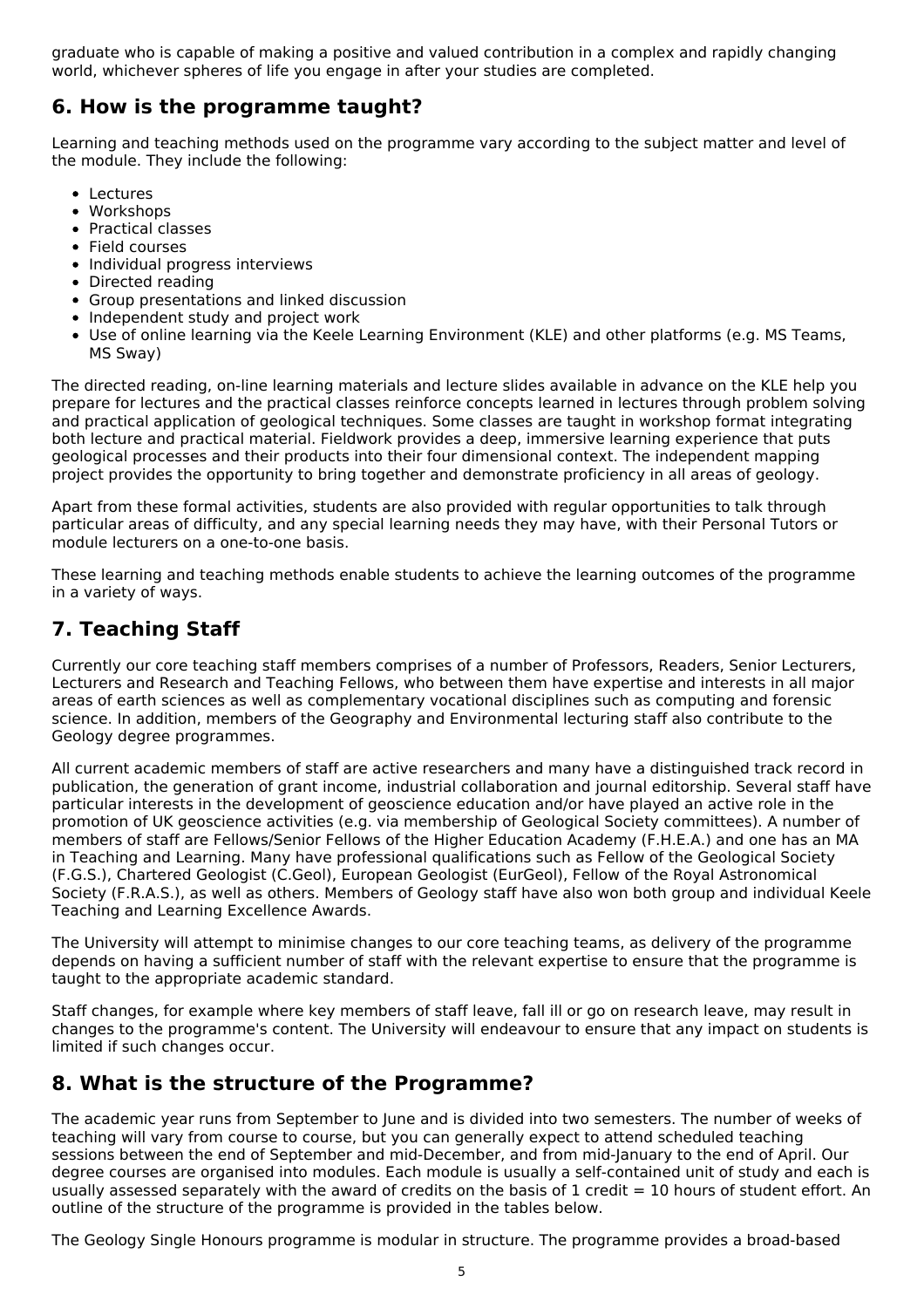first year followed by more specialised second year and third-year studies.

We assume no prior expertise in Geology, and begin with introductory modules that provide a platform from which students can develop their knowledge, understanding and skills. First year is an introductory year in which students acquire essential academic skills and a foundation of knowledge of the underlying concepts and principles of the subject. Second year develops a critical understanding of more advanced topics and conceptual issues in the subject, and helps students to establish skills in independent research. Third year allows students to explore specialised topics of their choice at the level of the most recent scientific research, and to develop a range of advanced skills. There are also specialist pathways available within the Geology degree programme for those students who wish to specialise in either Applied Geophysics, Environmental Geoscience, Geoforensics or Volcanology.

There are three types of module delivered as part of your programme. They are:

- Compulsory modules a module that you are required to study on this course;
- Optional modules these allow you some limited choice of what to study from a list of modules;
- Elective modules (Global Challenge Pathways at Level 4) a choice of modules from different subject areas within the University that count towards the overall credit requirement but not the number of subject-related credits.

Students may select to transfer to study M.Geology at Levels 6 and 7 (see M.Geology Programme Specification for details), or continue with the Single Honours scheme at Level 6.

A summary of the credit requirements per year is as follows, with a minimum of 90 subject credits (compulsory plus optional) required for each year.

For further information on the content of modules currently offered, including the list of elective modules, please visit: <https://www.keele.ac.uk/recordsandexams/modulecatalogue/>

| Year    | <b>Compulsory</b> | <b>Optional</b> |     | <b>Electives</b> |     |
|---------|-------------------|-----------------|-----|------------------|-----|
|         |                   | Min             | Max | Min              | Max |
| Level 4 | 105               | 0               | 15  | 0                | 15  |
| Level 5 | 105               | 0               | 0   | 15               | 15  |
| Level 6 | 45                | 60              | 75  |                  | 15  |

## **Module Lists**

## **Level 4**

At Level 4, students take 105 credits of compulsory modules. The remaining 15 credits may either be used to take a Global Challenge Pathway or the optional module listed below.

| <b>Compulsory modules</b>                                     | <b>Module Code</b> | <b>Credits</b> | <b>Period</b> |
|---------------------------------------------------------------|--------------------|----------------|---------------|
| Minerals and Rocks                                            | ESC-10070          | 15             | Semester 1    |
| Earth Structure                                               | ESC-10074          | 15             | Semester 1    |
| Academic, Professional and Fieldwork<br><b>Skills</b>         | ESC-10068          | 15             | Semester 1-2  |
| Geoscience Data Interpretation, Analysis<br>and Visualisation | ESC-10047          | 15             | Semester 2    |
| The Earth System                                              | ESC-10048          | 15             | Semester 2    |
| Climate Change: The Scientific and<br>Societal Context        | ESC-10066          | 15             | Semester 2    |
| Stratigraphy and Palaeontology                                | ESC-10076          | 15             | Semester 2    |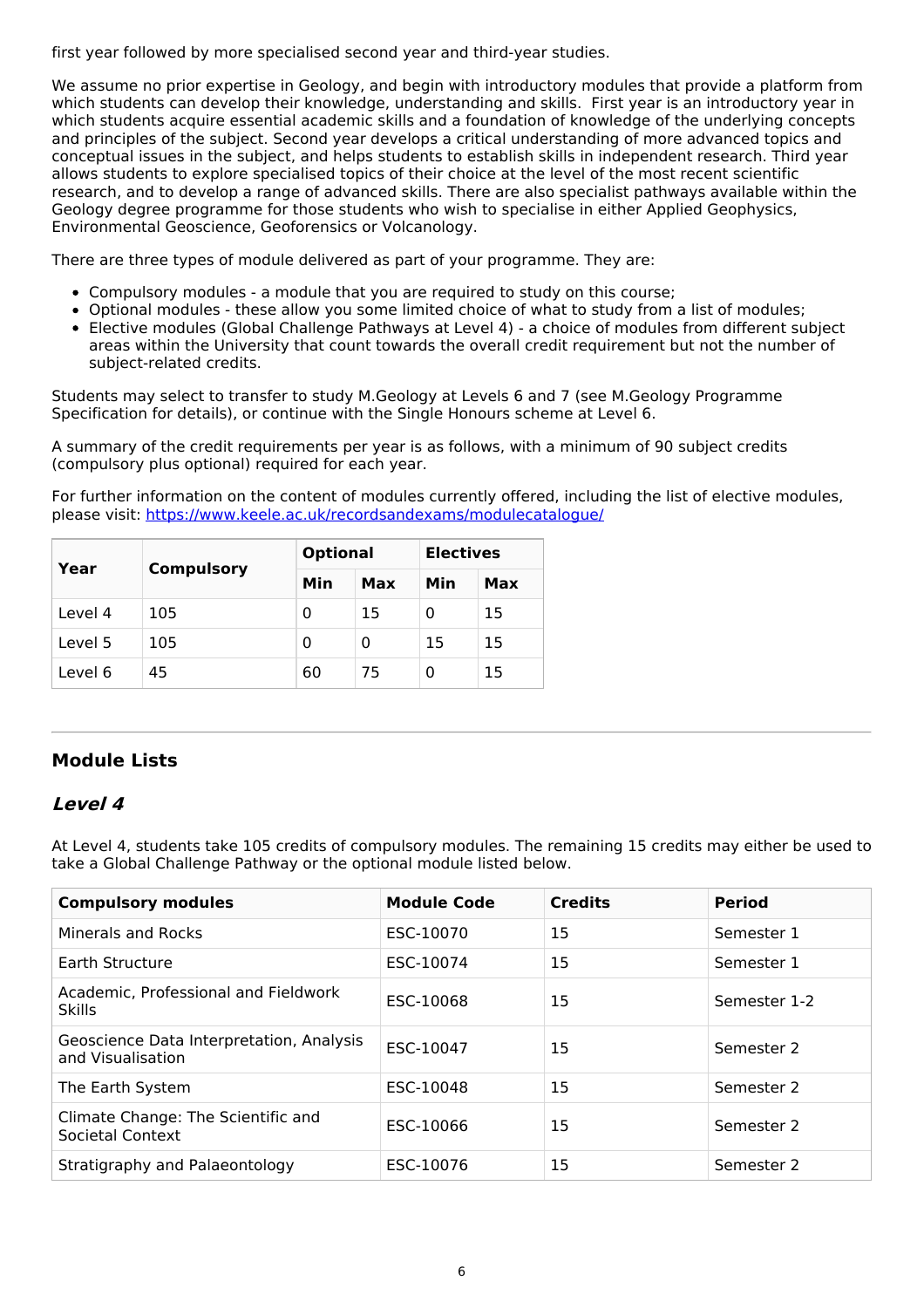| <b>Optional modules</b> | <b>Module Code</b> | <b>Credits</b> | <b>Period</b> |
|-------------------------|--------------------|----------------|---------------|
| Science & Society       | NAT-10001          | 15<br>ر پ      | Semester 1-2  |

The Level 4 modules belonging to the specialist pathways in BSc Geology are set out below.

### **BSc Geology (Applied Geophysics), Level 4 modules:**

The Level 4 modules are the same as for BSc Geology

#### **BSc Geology (Environmental Geoscience), Level 4 modules:**

| <b>Compulsory modules</b>                                  | <b>Module Code</b> | <b>Credits</b> | <b>Period</b> |
|------------------------------------------------------------|--------------------|----------------|---------------|
| Earth Structure                                            | ESC-10074          | 15             | 1             |
| Minerals and Rocks                                         | ESC-10070          | 15             | 1             |
| Academic, Professional and Fieldwork Skills                | ESC-10068          | 15             | $1 - 2$       |
| Studying the Environment*                                  | ESC-10061          | 15             | $1 - 2$       |
| Climate Change: The Scientific and Societal Context        | ESC-10066          | 15             | 2             |
| The Earth System                                           | ESC-10048          | 15             | 2             |
| Stratigraphy and Palaeontology                             | ESC-10076          | 15             | 2             |
| <b>Optional modules</b>                                    | <b>Module Code</b> | <b>Credits</b> | <b>Period</b> |
| Geoscience Data Interpretation, Analysis and Visualisation | ESC-10047          | 15             | 2             |
| Science & Society                                          | NAT-10001          | 15             | $1-2$         |

### **BSc Geology (Geoforensics), Level 4 modules:**

| <b>Compulsory modules</b>                                  | <b>Module Code</b> | <b>Credits</b> | <b>Period</b> |
|------------------------------------------------------------|--------------------|----------------|---------------|
| Earth Structure                                            | ESC-10074          | 15             | 1             |
| Minerals and Rocks                                         | ESC-10070          | 15             | 1             |
| Academic, Professional and Fieldwork Skills                | ESC-10068          | 15             | $1 - 2$       |
| Forensic Identification and Investigation*                 | FSC-10005          | 30             | $1 - 2$       |
| Climate Change: The Scientific and Societal Context        | ESC-10066          | 15             | 2             |
| Stratigraphy and Palaeontology                             | ESC-10076          | 15             | 2             |
| <b>Optional modules</b>                                    | <b>Module Code</b> | <b>Credits</b> | <b>Period</b> |
| Geoscience Data Interpretation, Analysis and Visualisation | ESC-10047          | 15             | 2             |
| Science & Society                                          | NAT-10001          | 15             | $1-2$         |

### **BSc Geology (Volcanology), Level 4 modules:**

The Level 4 modules are the same as for BSc Geology

### **Global Challenge Pathways (GCPs) - Level 4 (year 1) students only**

Students at Level 4 in 2022/23 have the option of taking a Global Challenge Pathway, which includes one 15 credit module in each year of the degree. Global Challenge Pathways offer students the chance to fulfil an exciting, engaging route of interdisciplinary study. Choosing a pathway, students will be presented with a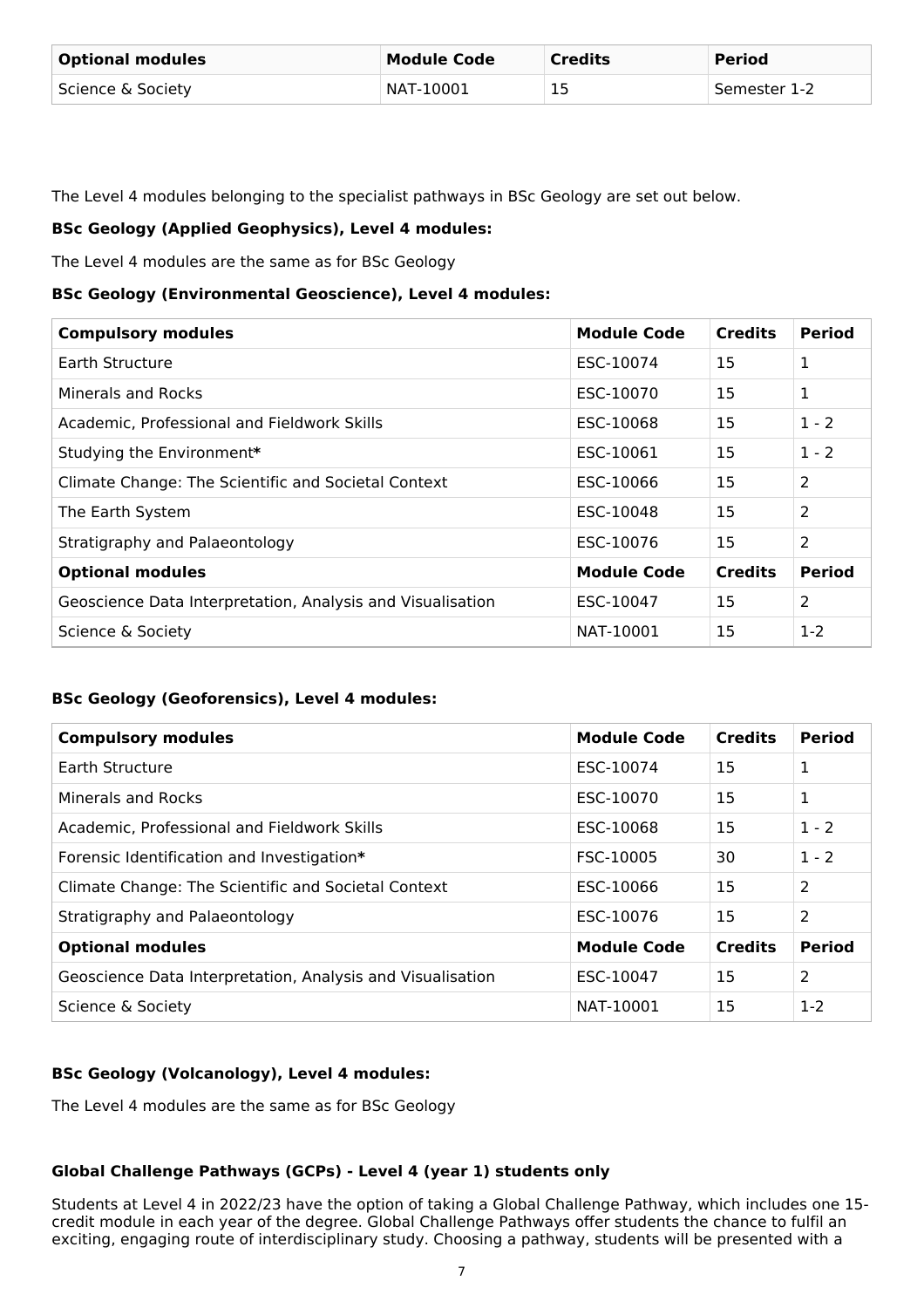global issue or 'challenge' which directly relates to societal issues, needs and debates. They will be invited to take part in academic and external facing projects which address these issues, within an interdisciplinary community of students and staff. Students completing a Global Challenge Pathway will receive recognition on their degree certificate.

| <b>Digital</b><br><b>Futures</b>                    | The Digital Futures pathway offers you the opportunity to become an active contributor to<br>current debates, cutting-edge research, and projects with external partners, addressing<br>both the exciting potential and the challenges of disruptive digital transformation across<br>all spheres of life.<br>Part of a diverse and interdisciplinary pathway community, you will engage in exciting,<br>impactful collaborative project work in innovative formats. Engaged in real-world<br>scenarios, you will use digital technology and creativity to promote inclusive, empowering,<br>and sustainable change at local and global levels.<br>Module: A digital life: challenges and opportunities (GCP-10005)                                                               |
|-----------------------------------------------------|-----------------------------------------------------------------------------------------------------------------------------------------------------------------------------------------------------------------------------------------------------------------------------------------------------------------------------------------------------------------------------------------------------------------------------------------------------------------------------------------------------------------------------------------------------------------------------------------------------------------------------------------------------------------------------------------------------------------------------------------------------------------------------------|
| <b>Climate</b><br>Change &<br><b>Sustainability</b> | Through the Climate Change & Sustainability pathway you will develop the skills,<br>understanding and drive to become agents of change to tackle climate change and wider<br>sustainability challenges.<br>You will work with international partners to explore climate change and sustainability in<br>different international contexts; lead your own projects to drive real change in your<br>communities; and be part of educating others to help achieve a more sustainable future.<br>Module: Climate Change & Sustainable Futures: Global Perspectives (GCP-<br>10009)                                                                                                                                                                                                     |
| <b>Social Justice</b>                               | Students on this pathway will embark on a reflective journey drawing upon decolonising,<br>feminist, and ethical perspectives on social justice, forging transformative outputs as<br>agents of change.<br>You will enter a dialogue with local, national, and international partners from Universities,<br>NGOs, International Human Rights Committees. You will engage with key societal<br>challenges, for example Covid 19 as a social crisis with impact on gender and racial<br>identities. The pathway will allow you to monitor and critically evaluate policies and<br>human rights treaties, and produce and disseminate digitally fluent, international and<br>sustainable project findings.<br>Module: Reflections on Social Injustices, Past and Present (GCP-10003) |
| <b>Enterprise &amp;</b><br>the Future of<br>Work    | If we are to achieve the promise of Sustainable Development Goals, solve the climate<br>crisis and take advantage of the changes that the digital revolution provide, we need to<br>understand the power of enterprise and prepare for future contexts of work, creativity and<br>disruption.<br>Supporting you to be part of future-facing solutions, this pathway will give you the ability<br>to make judgements on the utilisation of resources, labour and capital. It will support you<br>in developing creative, original thinking, allowing you to collaborate on projects that<br>persuade and effect change, setting you up to thrive in future environments of work and<br>innovation.<br>Module: Enterprise and the Future of Work 1 (GCP-10007)                      |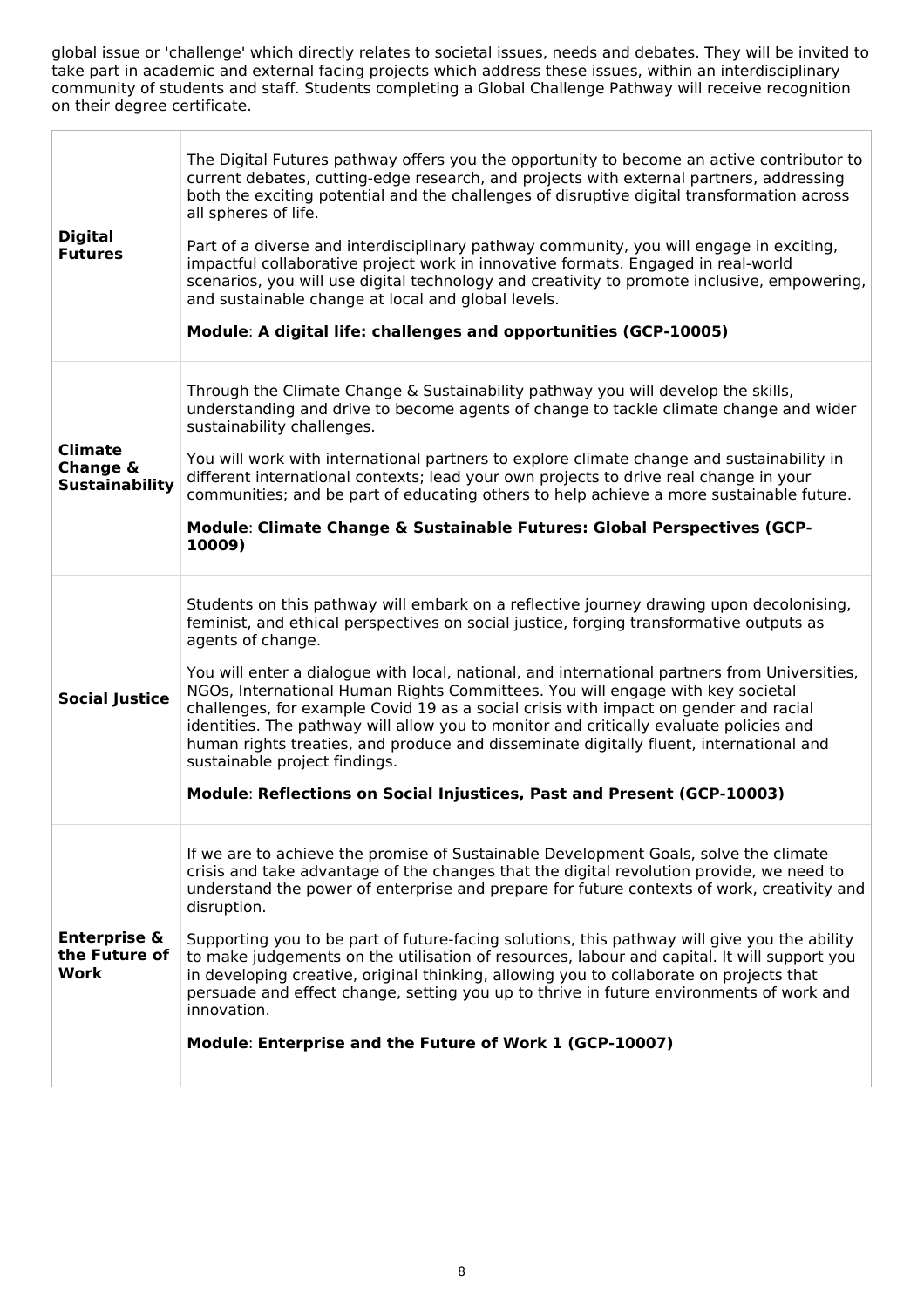| <b>Global Health</b><br><b>Challenges</b>               | By taking the global health challenge pathway you will develop solutions to improve the<br>health and quality of life for particular people and communities, engaging with these<br>groups to co-design interventions.<br>This pathway will provide you with skills that go beyond a focus on health and will allow<br>you to develop your ability to work in a team and lead change in society. The knowledge,<br>skills and work experience will complement your core degree and enhance your career<br>opportunities and graduate aspirations.<br>Module: Key concepts and challenges in global health (GCP-10001) |
|---------------------------------------------------------|-----------------------------------------------------------------------------------------------------------------------------------------------------------------------------------------------------------------------------------------------------------------------------------------------------------------------------------------------------------------------------------------------------------------------------------------------------------------------------------------------------------------------------------------------------------------------------------------------------------------------|
|                                                         | By choosing modules from this pathway, will develop a practical knowledge of a specific<br>language, allowing you to graduate with an enhanced degree title, or develop skills to<br>teach English as a Foreign Language. You will meet and communicate with speakers<br>different linguistic and cultural communities, ranging from students at partner universities<br>in Japan and China, to refugees in Hanley, and develop an understanding of how<br>languages and cultures interact.                                                                                                                           |
| Languages &<br><b>Intercultural</b><br><b>Awareness</b> | This pathway explores the power of language as a force both for breaking down and<br>building cultural and political barriers - words can be weapons as well as bridges. You will<br>examine how language is used, examine linguistic choices and how these impact on<br>intercultural understanding. Throughout the pathway we also examine the practice of<br>communication across cultural contexts, exploring cultural differences such as the<br>language of ethnicity and gender.                                                                                                                               |
|                                                         | Modules: you will be able to select from either a Modern Language of your<br>choice OR Certificate in TESOL Level 1.                                                                                                                                                                                                                                                                                                                                                                                                                                                                                                  |

## **Level 5**

| <b>Compulsory modules</b>                              | <b>Module Code</b> | <b>Credits</b> | <b>Period</b> |
|--------------------------------------------------------|--------------------|----------------|---------------|
| Igneous and Metamorphic Petrology                      | ESC-20001          | 15             | Semester 1    |
| Palaeoclimatology and Quaternary<br><b>Studies</b>     | ESC-20036          | 15             | Semester 1    |
| Employability Training: Engaging with the<br>Workplace | ESC-20092          | 15             | Semester 1-2  |
| <b>Field Skills</b>                                    | ESC-20104          | 15             | Semester 1-2  |
| <b>Reconstructing Past Environments</b>                | ESC-20002          | 15             | Semester 2    |
| Geoscience and Society                                 | ESC-20037          | 15             | Semester 2    |
| Geochemistry                                           | ESC-20064          | 15             | Semester 2    |

#### **Work Placement Year**

Students taking the 4-year with 'Work Placement Year' undertake their work placement between Year-2 and Year-3 of their degree programme. During the work placement year, students undertake a work placement (minimum 30 weeks full time (1,050 hours) or equivalent) with a geologically-focussed company or organisation. Students take the year-long, non-credit bearing module.

The Level 5 modules belonging to the specialist pathways in BSc Geology are set out below.

#### **BSc Geology (Applied Geophysics), Level 5 modules:**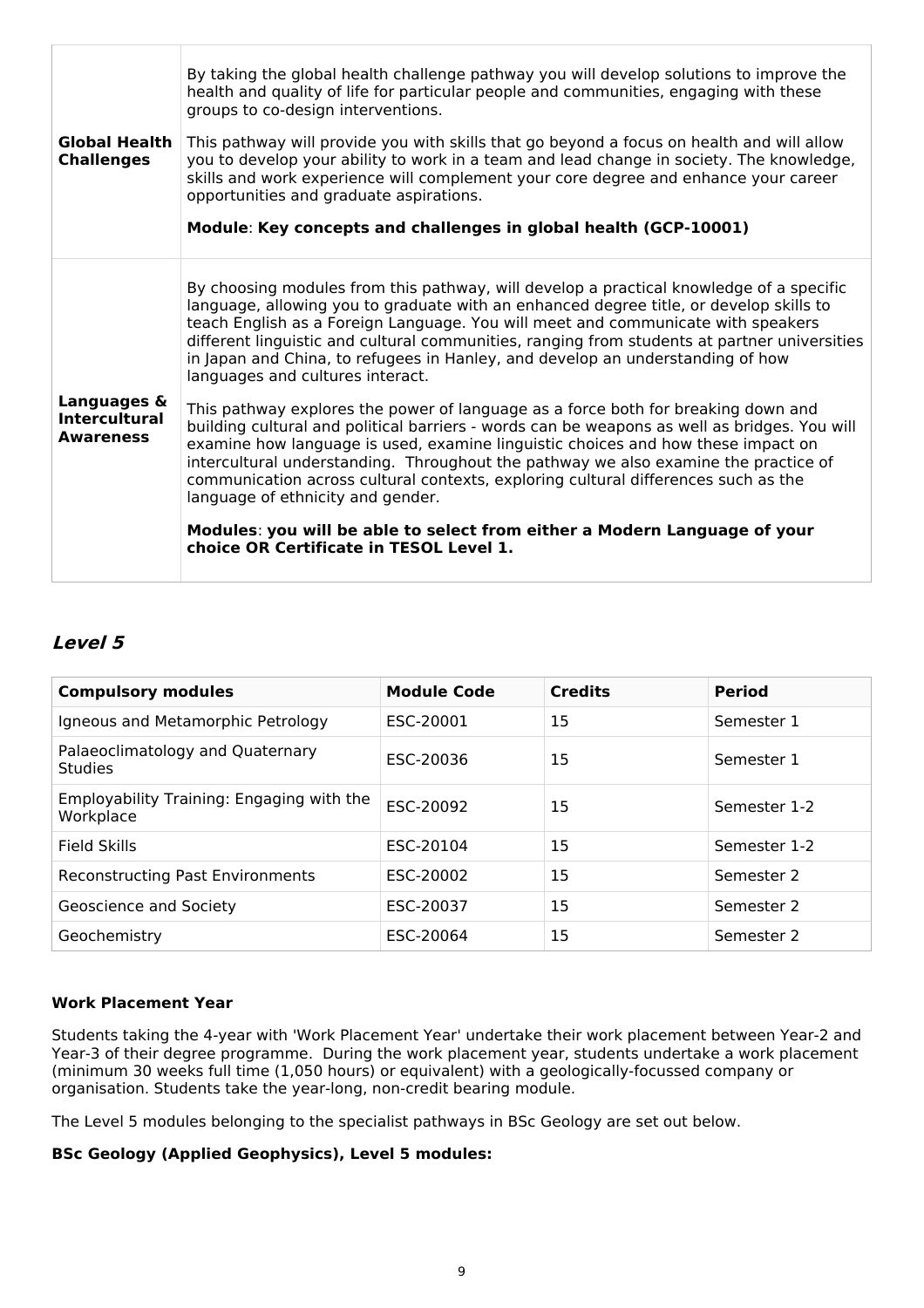| <b>Compulsory modules</b>                                | <b>Module Code</b> | <b>Credits</b> | <b>Period</b> |
|----------------------------------------------------------|--------------------|----------------|---------------|
| Igneous and Metamorphic Petrology                        | ESC-20001          | 15             | 1             |
| Palaeoclimatology and Quaternary Studies                 | ESC-20036          | 15             | 1             |
| Employability Training: Engaging with the Workplace      | ESC-20092          | 15             | $1 - 2$       |
| Field Skills                                             | ESC-20104          | 15             | $1 - 2$       |
| <b>Reconstructing Past Environments</b>                  | ESC-20002          | 15             | 2             |
| Near-Surface Geophysics*                                 | ESC-20098          | 15             | 2             |
| Geoscience and Society                                   | ESC-20037          | 15             | 2             |
| *Replaces module ESC-20064 (Geochemistry) in BSc Geology |                    |                |               |

### **BSc Geology (Environmental Geoscience), Level 5 modules:**

| <b>Compulsory modules</b>                                                                                              | <b>Module Code</b> | Credits | <b>Period</b>  |
|------------------------------------------------------------------------------------------------------------------------|--------------------|---------|----------------|
| Igneous and Metamorphic Petrology                                                                                      | ESC-20001          | 15      | 1              |
| Human Impact on the Environment, scientific perspectives*                                                              | ESC-20017          | 15      | 1              |
| Employability Training: Engaging with the Workplace                                                                    | ESC-20092          | 15      | $1 - 2$        |
| Field Skills                                                                                                           | ESC-20104          | 15      | $1 - 2$        |
| <b>Reconstructing Past Environments</b>                                                                                | ESC-20002          | 15      | 2              |
| Environmental Analytical Methods*                                                                                      | ESC-20032          | 15      | $\overline{2}$ |
| Geoscience and Society                                                                                                 | ESC-20037          | 15      | $\overline{2}$ |
| *Replaces modules ESC-20036 (Palaeoclimatology and Quaternary Studies) and ESC-<br>20064 (Geochemistry) in BSc Geology |                    |         |                |

### **BSc Geology (Geoforensics), Level 5 modules:**

| <b>Compulsory modules</b>                                                                         | <b>Module Code</b> | <b>Credits</b> | <b>Period</b>  |  |
|---------------------------------------------------------------------------------------------------|--------------------|----------------|----------------|--|
| Igneous and Metamorphic Petrology                                                                 | ESC-20001          | 15             | 1              |  |
| Forensic Genetics*                                                                                | FSC-20003          | 15             | 1              |  |
| Employability Training: Engaging with the Workplace                                               | ESC-20092          | 15             | $1 - 2$        |  |
| <b>Field Skills</b>                                                                               | ESC-20104          | 15             | $1 - 2$        |  |
| <b>Reconstructing Past Sedimentary Environments</b>                                               | ESC-20002          | 15             | $\overline{2}$ |  |
| Near-Surface Geophysics*                                                                          | ESC-20098          | 15             | 2              |  |
| Criminalistic Methods*                                                                            | FSC-20001          | 15             | 2              |  |
| *Deplaces meadules FCC 20026 Delegaslimatelesus and Oughaman: Chudise). FCC 20027 (Canadanese and |                    |                |                |  |

\*Replaces modules ESC-20036 (Palaeoclimatology and Quaternary Studies), ESC-20037 (Geoscience and Society) and *ESC-20064 (Geochemistry) in BSc Geology* 

### **BSc Geology (Volcanology), Level 5 modules:**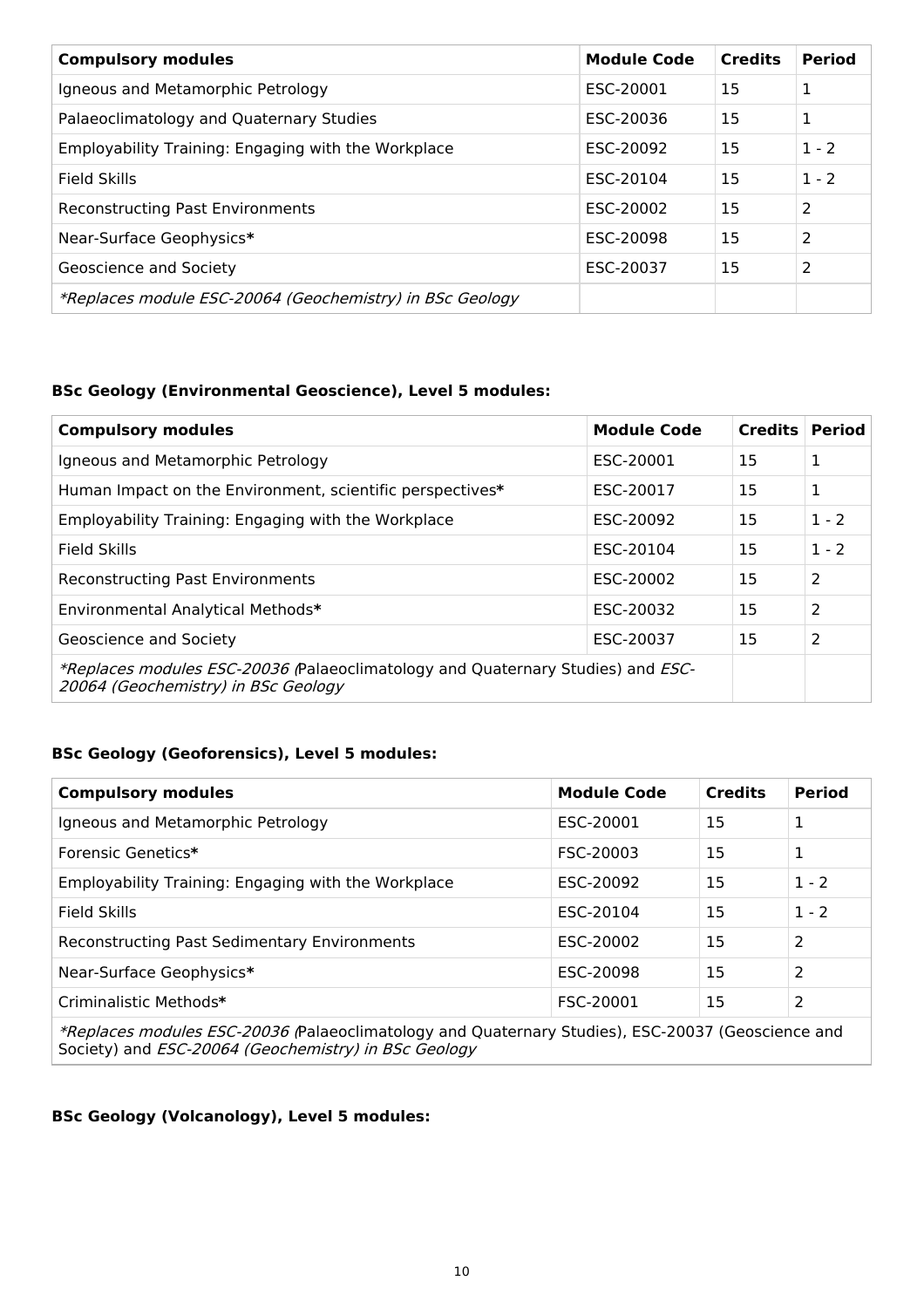| <b>Compulsory modules</b>                                                                        | <b>Module Code</b> | <b>Credits</b> | <b>Period</b> |
|--------------------------------------------------------------------------------------------------|--------------------|----------------|---------------|
| Igneous and Metamorphic Petrology                                                                | ESC-20001          | 15             | 1             |
| Volcanoes and the Environment*                                                                   | ESC-20094          | 15             | 1             |
| Employability Training: Engaging with the Workplace                                              | ESC-20092          | 15             | $1 - 2$       |
| Field Skills                                                                                     | ESC-20104          | 15             | $1 - 2$       |
| <b>Reconstructing Past Sedimentary Environments</b>                                              | ESC-20002          | 15             | 2             |
| Environmental Analytical Methods*                                                                | ESC-20032          | 15             | 2             |
| Geochemistry                                                                                     | ESC-20064          | 15             | 2             |
| *Replaces modules ESC-20036 (Palaeoclimatology and Quaternary Studies) and ESC-20037 (Geoscience |                    |                |               |

**Level 6**

and Society) in BSc Geology

| <b>Compulsory modules</b>                             | <b>Module Code</b> | <b>Credits</b> | <b>Period</b> |
|-------------------------------------------------------|--------------------|----------------|---------------|
| <b>Economic Geology</b>                               | ESC-30028          | 15             | Semester 1    |
| Geoscience: Independent Field Project -<br><b>ISP</b> | ESC-30032          | 30             | Semester 1-2  |

| <b>Optional modules</b>                                   | <b>Module Code</b> | <b>Credits</b> | <b>Period</b> |
|-----------------------------------------------------------|--------------------|----------------|---------------|
| Glaciers and Glacial Geomorphology                        | ESC-30006          | 15             | Semester 1    |
| <b>Natural Hazards</b>                                    | ESC-30009          | 15             | Semester 1    |
| Global Environmental Change                               | ESC-30018          | 15             | Semester 1    |
| <b>Volcanic and Magmatic Processes</b>                    | ESC-30033          | 15             | Semester 1    |
| Reservoir Geology and Geophysics                          | ESC-30082          | 15             | Semester 1    |
| <b>Structure and Geodynamics</b>                          | ESC-30008          | 15             | Semester 2    |
| <b>Hydrological and Engineering Geology</b>               | ESC-30022          | 15             | Semester 2    |
| Micropalaeontology: Principles and<br>Applications        | ESC-30025          | 15             | Semester 2    |
| <b>Coastal Environments</b>                               | ESC-30027          | 15             | Semester 2    |
| Advanced Petrology and Structural<br>Geology Field Course | ESC-30030          | 15             | Semester 2    |
| Advanced Topics in Sedimentology                          | ESC-30034          | 15             | Semester 2    |
| <b>Geological Communication Skills</b>                    | ESC-30038          | 15             | Semester 2    |
| The Science of Soil                                       | ESC-30058          | 15             | Semester 2    |

### **Level 6 Module Rules**

- 1. **BSc Geology**: Select a field course module, either ESC-30030 or ESC-30033
- 2. **BSc Geology**: Optional modules: two modules in semester 1 and two modules in semester 2 (total of four modules). One of the semester 1 option modules can be replaced by an elective module.
- 3. **BSc Geology**: ESC-30006, ESC-30018 and ESC-30027: no more than two Physical Geography modules can be taken and some module combinations may be prohibited due to timetable constraints.
- 4. **BSc Geology (Applied Geophysics):** Optional modules: one module in semester 1 and two modules in semester 2 (total of three modules). One of the semester 1 or 2 option modules can be replaced by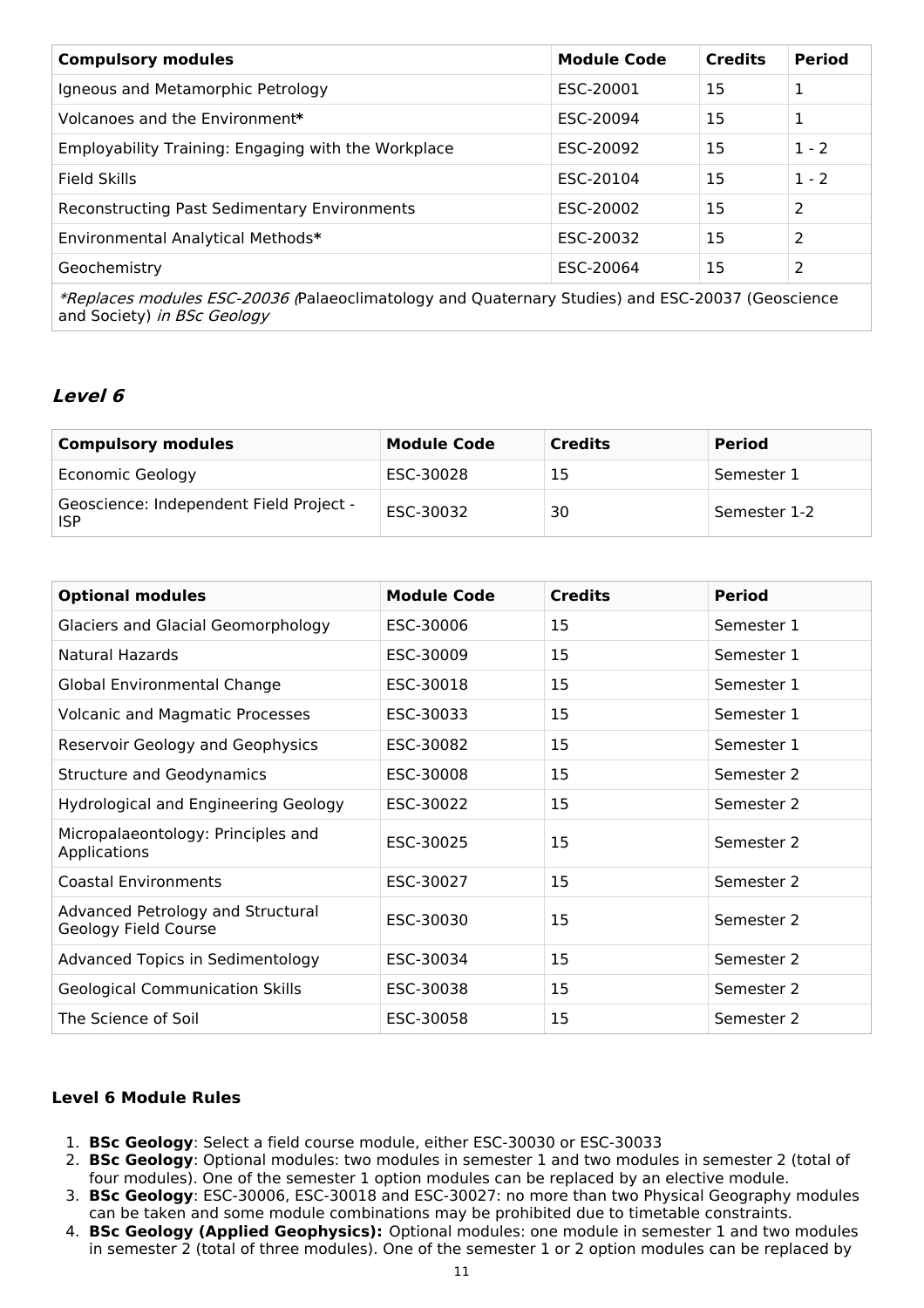an elective module.

- 5. **BSc Geology (Environmental Geoscience)**: Optional modules: one module in semester 1 and one module in semester 2 (total of two modules). The semester 2 option module can be replaced by an elective module.
- 6. **BSc Geology (Geoforensics)**: Optional modules: two modules in semester 1 and two modules in semester 2 (total of four modules). One of the option modules can be replaced by an elective module in either semester 1 or 2.
- 7. **BSc Geology (Volcanology):** Optional modules: two modules in semester 1 and one module in semester 2 (total of three modules). One of the semester 1 or 2 option modules can be replaced by an elective module.

The Level 6 modules belonging to the specialist pathways in BSc Geology are set out below.

#### **BSc Geology (Applied Geophysics), Level 6 modules:**

| <b>Compulsory modules</b>                 | <b>Module Code</b> | <b>Credits</b> | <b>Period</b> |
|-------------------------------------------|--------------------|----------------|---------------|
| Applied Geophysics - Independent Project* | ESC-30066          | 30             | $1 - 2$       |
| Reservoir Geology and Geophysics          | ESC-30082          | 15             |               |
| Frontiers in Applied Geophysics**         | ESC-30076          | 15             |               |
| Hydrological and Engineering Geology      | ESC-30022          | 15             |               |

\*Replaces module ESC-30032 (Geoscience: Independent Field Project - ISP) in BSc Geology

\*\*Additional module compared to BSc Geology in order to add some bespoke content to this specialist pathway.

| <b>Optional modules</b>          | <b>Module Code</b> | <b>Credits</b> | <b>Period</b> |
|----------------------------------|--------------------|----------------|---------------|
| Natural Hazards                  | ESC-30009          | 15             |               |
| <b>Economic Geology</b>          | ESC-30028          | 15             | 1             |
| Advanced Topics in Sedimentology | ESC-30034          | 15             | 2             |
| <b>Structure and Geodynamics</b> | ESC-30008          | 15             | 2             |
| The Science of Soil              | ESC-30058          | 15             |               |

### **BSc Geology (Environmental Geoscience), Level 6 modules:**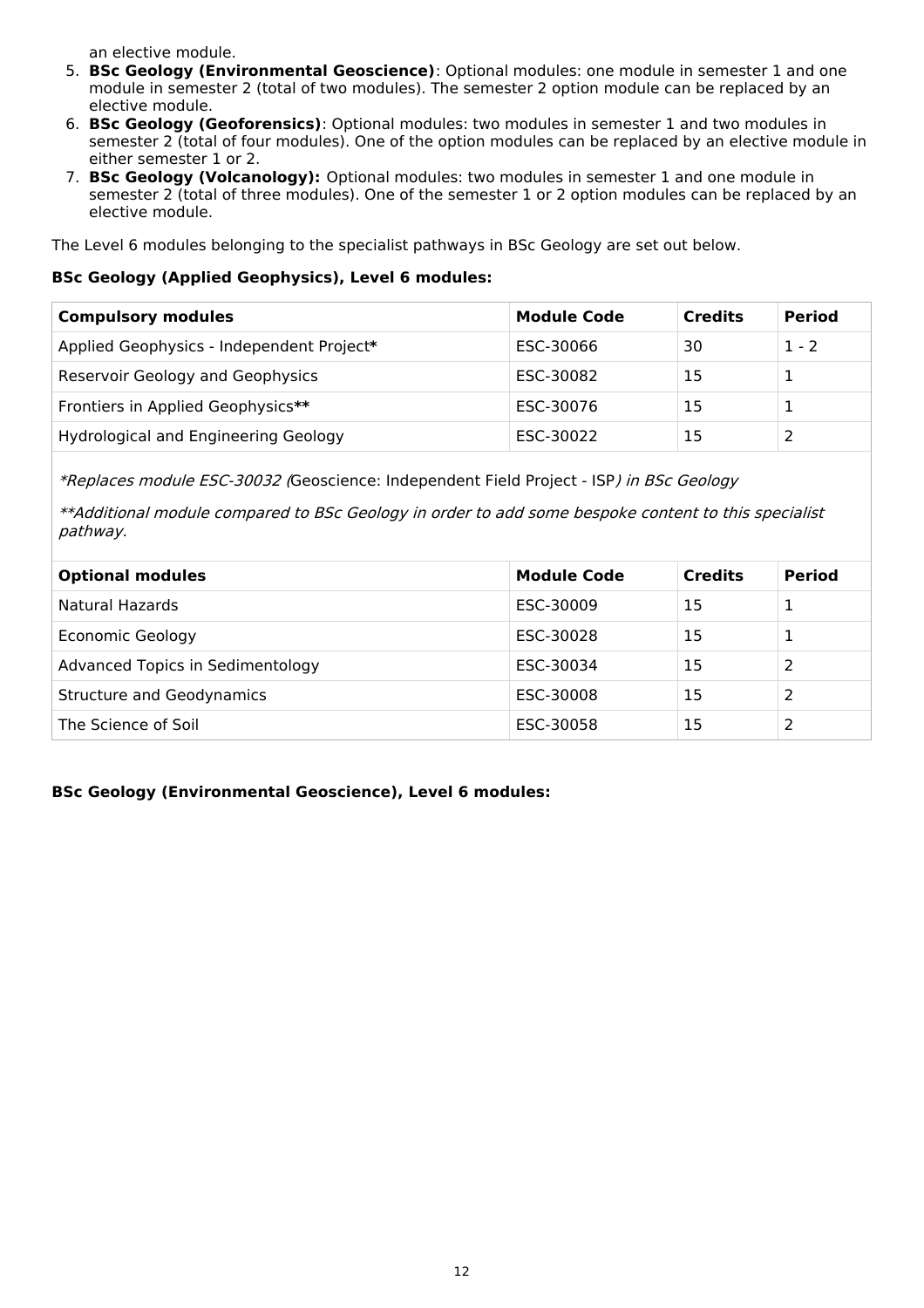| <b>Compulsory modules</b>                       | <b>Module Code</b> | <b>Credits</b> | <b>Period</b> |
|-------------------------------------------------|--------------------|----------------|---------------|
| Environmental Geoscience - Independent Project* | ESC-30068          | 30             | $1 - 2$       |
| Global Environmental Change                     | ESC-30018          | 15             |               |
| Frontiers in Environmental Geoscience**         | ESC-30078          | 15             |               |
| Hydrological and Engineering Geology            | ESC-30022          | 15             |               |
| The Science of Soil                             | ESC-30058          | 15             | っ             |

\*Replaces module ESC-30032 (Geoscience: Independent Field Project - ISP) in BSc Geology

\*\*Additional module compared to BSc Geology in order to add some bespoke content to this specialist pathway.

| <b>Optional modules</b>                             | <b>Module Code</b> | <b>Credits</b> | <b>Period</b>  |
|-----------------------------------------------------|--------------------|----------------|----------------|
| <b>Glaciers and Glacial Geomorphology</b>           | ESC-30006          | 15             | 1              |
| Natural Hazards                                     | ESC-30009          | 15             | 1              |
| Advanced Topics in Sedimentology                    | ESC-30034          | 15             | 2              |
| Applied GIS*                                        | ESC-30044          | 15             | 1              |
| Ecotoxicology and Risk Assessment*                  | ESC-30056          | 15             | 1              |
| Micropalaeontology: Principles and Applications     | ESC-30025          | 15             | $\overline{2}$ |
| <b>Coastal Environments</b>                         | ESC-30027          | 15             | 2              |
| *Additional optional module compared to BSc Geology |                    |                |                |

### **BSc Geology (Geoforensics), Level 6 modules:**

| <b>Compulsory modules</b>           | <b>Module Code</b> | <b>Credits</b> | <b>Period</b> |
|-------------------------------------|--------------------|----------------|---------------|
| Geoforensics - Independent Project* | ESC-30070          | 30             | $1 - 2$       |
| Frontiers in Geoforensics**         | ESC-30080          | 15             |               |
| Forensic Geoscience**               | CHE-30044          |                |               |

\*Replaces module ESC-30032 (Geoscience: Independent Field Project - ISP) in BSc Geology

\*\*Additional modules compared to BSc Geology in order to add some bespoke content to this specialist pathway.

| <b>Optional modules</b>                             | <b>Module Code</b> | <b>Credits</b> | <b>Period</b> |
|-----------------------------------------------------|--------------------|----------------|---------------|
| Advanced Topics in Sedimentology                    | ESC-30034          | 15             | 2             |
| Evaluation of evidence, explosives and arson*       | CHE-30033          | 15             | 1             |
| Advanced Topics in Forensic Analysis*               | CHE-30035          | 15             | 1             |
| Hydrological and Engineering Geology                | ESC-30022          | 15             | 2             |
| The Science of Soil                                 | ESC-30058          | 15             | 2             |
| Forensic Toxicology*                                | CHE-30010          | 15             | 2             |
| *Additional optional module compared to BSc Geology |                    |                |               |

#### **BSc Geology (Volcanology), Level 6 modules:**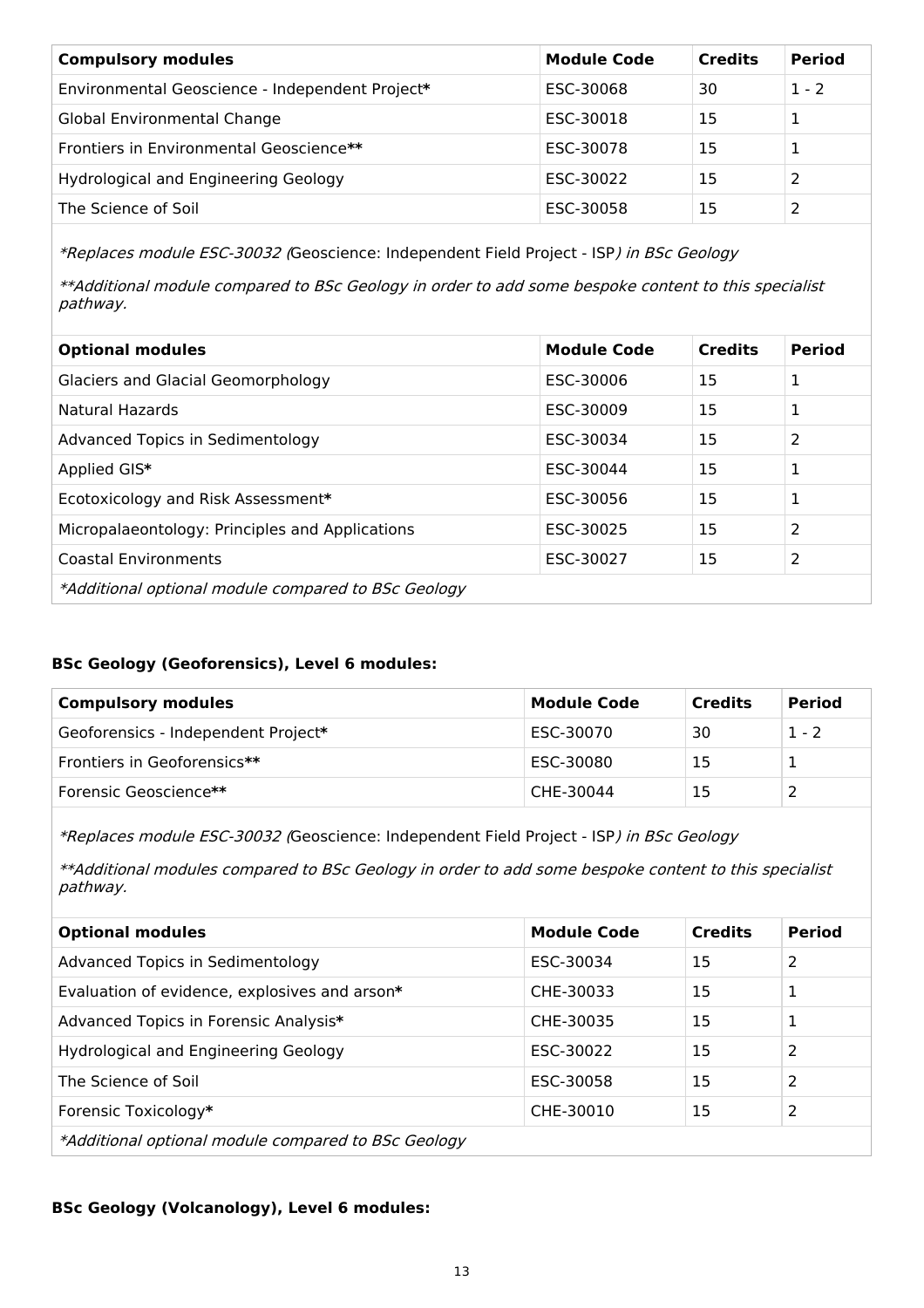| <b>Compulsory modules</b>              | <b>Module Code</b> | <b>Credits</b> | <b>Period</b> |
|----------------------------------------|--------------------|----------------|---------------|
| Volcanology - Independent Project*     | ESC-30072          | 30             | $1 - 2$       |
| Natural Hazards                        | ESC-30009          | 15             |               |
| <b>Volcanic and Magmatic Processes</b> | ESC-30033          | 15             |               |
| Frontiers in Volcanology**             | ESC-30074          | 15             |               |

\*Replaces module ESC-30032 (Geoscience: Independent Field Project - ISP) in BSc Geology

\*\*Additional module compared to BSc Geology in order to add some bespoke content to this specialist pathway.

| <b>Optional modules</b>              | <b>Module Code</b> | <b>Credits</b> | <b>Period</b> |
|--------------------------------------|--------------------|----------------|---------------|
| Global Environmental Change          | ESC-30018          | 15             |               |
| Economic Geology                     | ESC-30028          | 15             |               |
| Advanced Topics in Sedimentology     | ESC-30034          | 15             |               |
| <b>Structure and Geodynamics</b>     | ESC-30008          | 15             |               |
| Hydrological and Engineering Geology | ESC-30022          | 15             |               |

## **9. Final and intermediate awards**

Credits required for each level of academic award are as follows:

| <b>Honours</b><br><b>Degree</b>                     | 360<br>credits l | You will require at least 120 credits at levels 4, 5 and 6<br>You must accumulate at least 270 credits in your main subject (out of 360 credits<br>overall), with at least 90 credits in each of the three years of study*, to graduate<br>with a named single honours degree in this subject.<br>*An exemption applies for students transferring from a Combined Honours<br>programme - see point 3.4 here: https://www.keele.ac.uk/regulations/regulationc3/ |
|-----------------------------------------------------|------------------|----------------------------------------------------------------------------------------------------------------------------------------------------------------------------------------------------------------------------------------------------------------------------------------------------------------------------------------------------------------------------------------------------------------------------------------------------------------|
| Diploma in<br><b>Higher</b><br><b>Education</b>     | 240<br>credits   | You will require at least 120 credits at level 4 or higher and at least 120 credits at<br>level 5 or higher                                                                                                                                                                                                                                                                                                                                                    |
| <b>Certificate</b><br>in Higher<br><b>Education</b> | 120<br>credits   | You will require at least 120 credits at level 4 or higher                                                                                                                                                                                                                                                                                                                                                                                                     |

**International Year option:** in addition to the above students must pass a module covering the international year in order to graduate with a named degree including the 'international year' wording. Students who do not complete, or fail the international year, will be transferred to the three-year version of the programme.

**Work Placement Year option:** in addition to the above students must pass a non-credit bearing module covering the work placement year in order to graduate with a named degree including the 'with Work Placement Year' wording. Students who do not complete, or fail the work placement year, will be transferred to the three-year version of the programme.

## **10. How is the Programme Assessed?**

The wide variety of assessment methods used on this programme at Keele reflects the broad range of knowledge and skills that are developed as you progress through the degree programme. Teaching staff pay particular attention to specifying clear assessment criteria and providing timely, regular and constructive feedback that helps to clarify things you did not understand and helps you to improve your performance. The following list is representative of the variety of assessment methods used on your programme: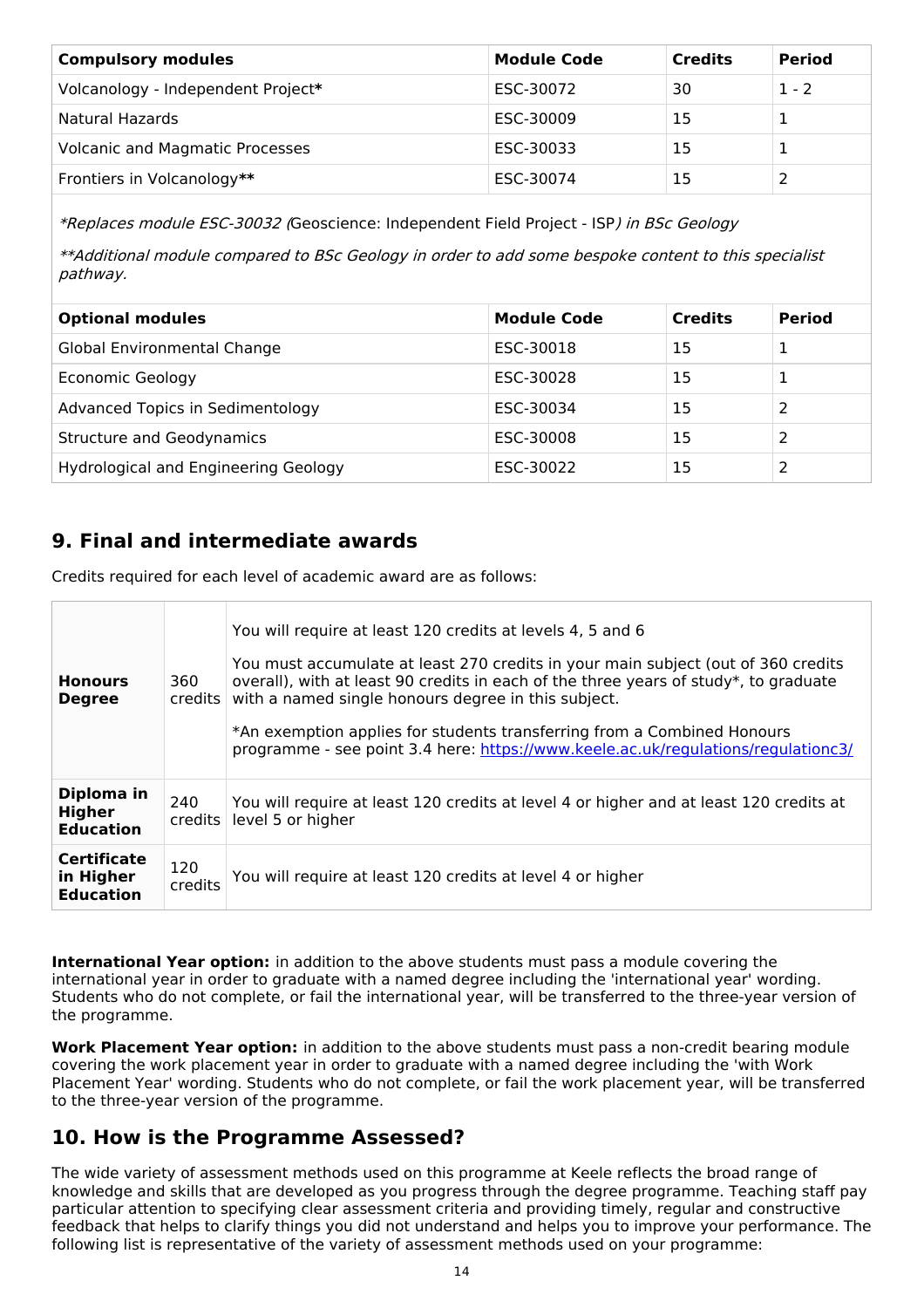- **Technical reports** allow you to demonstrate your ability to articulate ideas clearly and concisely in a format used in the geological industry. Technical reports also develop and demonstrate research and presentation skills (including appropriate scholarly referencing).
- **Laboratory reports** structured proformas and full laboratory reports are formal summaries of work carried out in the geological laboratory and test your understanding of the practical aspects of the programme and develop the skills necessary to enable you to present and analyse your results.
- **Class tests** taken either in the geological laboratory or online via the Keele Learning Environment (KLE) assess your subject knowledge and your ability to apply it in a more structured and focused way.
- **Dissertations** enable you to explore in depth an area of particular interest through a substantial piece  $\bullet$ of focused research and writing, and demonstrate a deeper understanding of geological issues.
- **Field course exercises** allow you to demonstrate your understanding of geological features  $\bullet$ encountered in the field. This might include the contents of your field notebook, field sketches, geological logs and maps.
- **Oral and poster presentations and reports** assess your subject knowledge and understanding and your ability to articulate this orally and graphically. Group work also tests your ability to work effectively as members of a team, and to reflect on these processes as part of your own personal development
- **Literature Syntheses** of other scholars' work test your ability to identify and summarise the key points of a text and to evaluate the quality of arguments and the evidence used to support them. They also help you provide a background context for your research project work.
- **Portfolios** may consist of a range of different pieces of work but on a common theme to allow you to demonstrate your knowledge and understanding via a number of different formats.

Marks are awarded for summative assessments designed to assess your achievement of learning outcomes. You will also be assessed formatively to enable you to monitor your own progress and to assist staff in identifying and addressing any specific learning needs. Feedback, including guidance on how you can improve the quality of your work, is also provided on all summative assessments within three working weeks of submission, unless there are compelling circumstances that make this impossible, and more informally in the course of tutorial and seminar discussions.

## **11. Contact Time and Expected Workload**

This measure of contact time is intended to provide you with an indication of the type of activity you are likely to undertake during this programme. The data is compiled based on module choices and learning patterns of students on similar programmes in previous years. Every effort is made to ensure this data is a realistic representation of what you are likely to experience, but changes to programmes, teaching methods and assessment methods mean this data is representative and not specific.

Undergraduate courses at Keele contain an element of module choice; therefore, individual students will experience a different mix of contact time and assessment types dependent upon their own individual choice of modules. The figures below are an example of activities that a student may expect on your chosen course by year stage of study. Contact time includes scheduled activities such as: lecture, seminar, tutorial, project supervision, demonstration, practical classes and labs, supervised time in labs/workshop, fieldwork and external visits. The figures are based on 1,200 hours of student effort each year for full-time students.

### **Activity**

|                     | <b>Scheduled learning and teaching</b><br>activities | <b>Guided independent</b><br><b>Study</b> | <b>Placements</b> |
|---------------------|------------------------------------------------------|-------------------------------------------|-------------------|
| Year 1 (Level<br>4) | 32%                                                  | 68%                                       | 0%                |
| Year 2 (Level<br>5) | 45%                                                  | 55%                                       | 0%                |
| Year 3 (Level<br>6) | 32%                                                  | 68%                                       | 0%                |

## **12. Accreditation**

The course equivalent to Single Honours Geology has been accredited by the Geological Society of London [www.geolsoc.org.uk,](http://www.geolsoc.org.uk/) which is the world's oldest geological society that was founded in 1807 by Royal Charter and is the UK national society for geoscience. It exists to promote the geosciences and the professional interests of UK geoscientists. The main aim of the accreditation scheme is to ensure that geology/geoscience degree courses are underpinned by well-maintained internal standards that satisfy the academic requirements of Fellowship of the Society and Chartered Geologist status.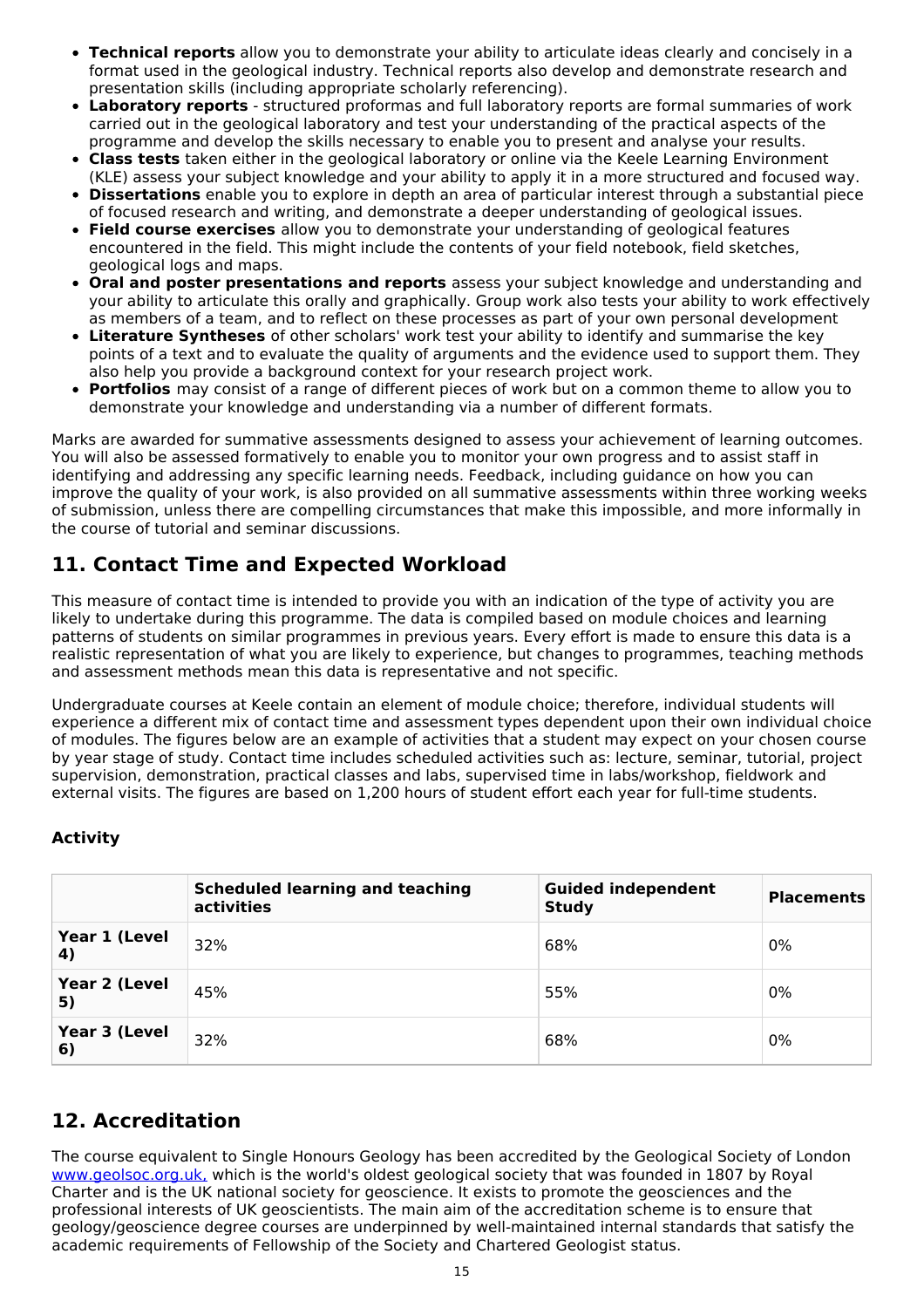If you successfully complete an accredited degree course will normally qualify for admission to Fellowship of the Society and for the award of Chartered Geologist status after a specified period of professional development and relevant experience.

Accreditation status for the Geology programmes was awarded in 2007, followed by successful applications for reaccreditation in 2014 and 2020.

## **13. University Regulations**

The University Regulations form the framework for learning, teaching and assessment and other aspects of the student experience. Further information about the University Regulations can be found at: <http://www.keele.ac.uk/student-agreement/>

A student who has completed a semester abroad will not normally be eligible to transfer onto the International Year option.

It is not possible to take both the Work Placement Year and the International Year option.

At this time there are no additional course regulations relating to accreditation. However, should these be required by the regulating body in the future, we might have to add programme regulations to maintain our accreditation. Should this be required we will inform you of any changes at the earliest opportunity.

## **14. Other Learning Opportunities**

## **Study Abroad (International Year)**

A summary of the International Year, which is a potential option for students after completion of year 2 (Level 5), is provided in the Annex for the International Year.

### **Other opportunities**

### **Fieldwork**

Fieldwork is an essential part of a geologist's training and is intended to supplement and complement formal class teaching and develop the skills of observing and recording. It also establishes professional, social and cultural links outside the institution and develops an external dimension to the School's courses. The Geology programme includes field excursions to classic geological areas within the British Isles, as well as overseas field courses to enable students to study the evolution of fundamentally different geological regimes. Due to the combined honours structure of Keele, field courses typically have to take place at weekends or during vacation time.

## **15. Additional Costs**

### **Field Course Costs**

We offer a degree pathway where there are no additional charges to students for accommodation and travel around the field area on field courses as a core part of their programme. These costs are part of your tuition fees. At Level 5 (second year), you have the option of attending an overseas course at no additional cost (currently Almeria, southern Spain), or paying the extra cost of going on an overseas field course to a more far-afield destination above the level to which the no-cost field course is subsidised. At Level 6 (third year), you have the option of attending a field course to a UK destination (currently Mull, western Scotland) at no additional cost, or paying the extra cost of going to an overseas destination above the level to which the UK field course is subsidised. The potential additional cost is indicated at the start of the year, with details posted on student notice boards to enable you to make an informed decision on the choices available. In order to help you manage their field course costs, the payments are also spread over the course of the academic year, normally January, March and May. The first instalment is non-refundable due to the need to pre-book accommodation, flights, etc. in advance.

Students are expected to have adequate clothing for field trips including waterproofs and stout shoes. Some field courses are fully or partly catered for, others are self-catered and students are expected to purchase their own food.

All students undertake an independent project which may include fieldwork that is carried out during the summer vacation between Levels 5 and 6 (years 2 and 3). Students are responsible for organising their own transport and accommodation as well as paying any costs incurred. These costs are extremely variable and not forecastable as they are dependent on where the student carries out their project. Costs are minimal if the project work is undertaken in the student's local home area.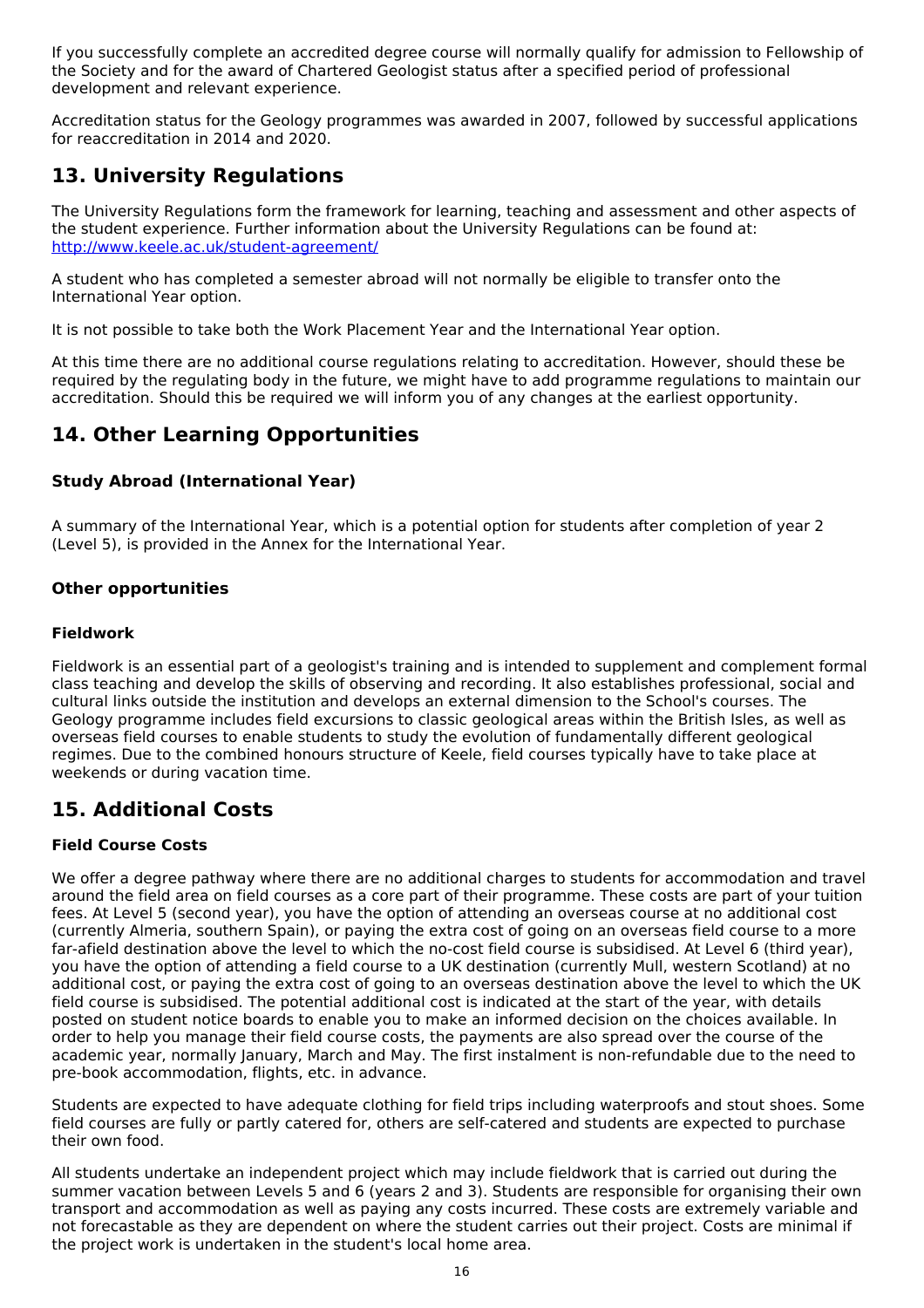### **Work Placement Costs**

Students undertaking the work placement year will be responsible for organising their own work placement, with the support of the module tutors. This allows students to choose when and where to carry out their work placement, taking into consideration the potential living and travel expenses incurred and the effect on other times available to earn money. Students are encouraged to consider the potential costs incurred in carrying out the work placements at the time of setting these up.

IMPORTANT: Costs are only for indicative purposes and correct at the time of printing. Costs are dependent on the options chosen by students and susceptible to changes in the number of students taking field courses and changes in external factors such as flight and accommodation costs outside the University's control. In addition, we reserve the right to change the venues of field courses due to cost, academic and health and safety considerations.

| <b>Activity</b>                                                                                                                                                                             | <b>Estimated Cost</b>                        |
|---------------------------------------------------------------------------------------------------------------------------------------------------------------------------------------------|----------------------------------------------|
| Residential Field courses                                                                                                                                                                   | $f0$ on 'no cost'<br>pathway                 |
| Equipment: Hard hat, high visibility tabard, safety glasses provided at no additional<br>cost. Stout outdoor shoes / walking boots and waterproof clothing are essential                    | Up to £150 if<br>require outdoor<br>clothing |
| <b>Total estimated additional costs</b><br>Depends on field course chosen and if have to purchase outdoor clothing.<br>Variable additional costs depending on optional field course choices | Up to £150 on 'no<br>cost' pathway           |

These costs have been forecast by the University as accurately as possible but may be subject to change as a result of factors outside of our control (for example, increase in costs for external services). Forecast costs are reviewed on an annual basis to ensure they remain representative.

There will be additional costs for inter-library loans and potential overdue library fines, printing, photocopying and graduation. We do not anticipate any further costs for this programme.

## **16. Annex - International Year**

#### **Geology with International Year**

#### **International Year Programme**

Students registered for this Single Honours programme may either be admitted for or apply to transfer during their period of study at Level 5 to the International Year option. Students accepted onto this option will have an extra year of study (the International Year) at an international partner institution after they have completed Year 2 (Level 5) at Keele.

Students who successfully complete both the second year (Level 5) and the International Year will be permitted to progress to Level 6. Students who fail to satisfy the examiners in respect of the International Year will normally revert to the standard programme and progress to Level 6 on that basis. The failure will be recorded on the student's final transcript.

Study at Level 4, Level 5 and Level 6 will be as per the main body of this document. The additional detail contained in this annex will pertain solely to students registered for the International Year option.

#### **International Year Programme Aims**

In addition to the programme aims specified in the main body of this document, the international year programme of study aims to provide students with:

- 1. Personal development as a student and a researcher with an appreciation of the international dimension of their subject
- 2. Experience of a different culture, academically, professionally and socially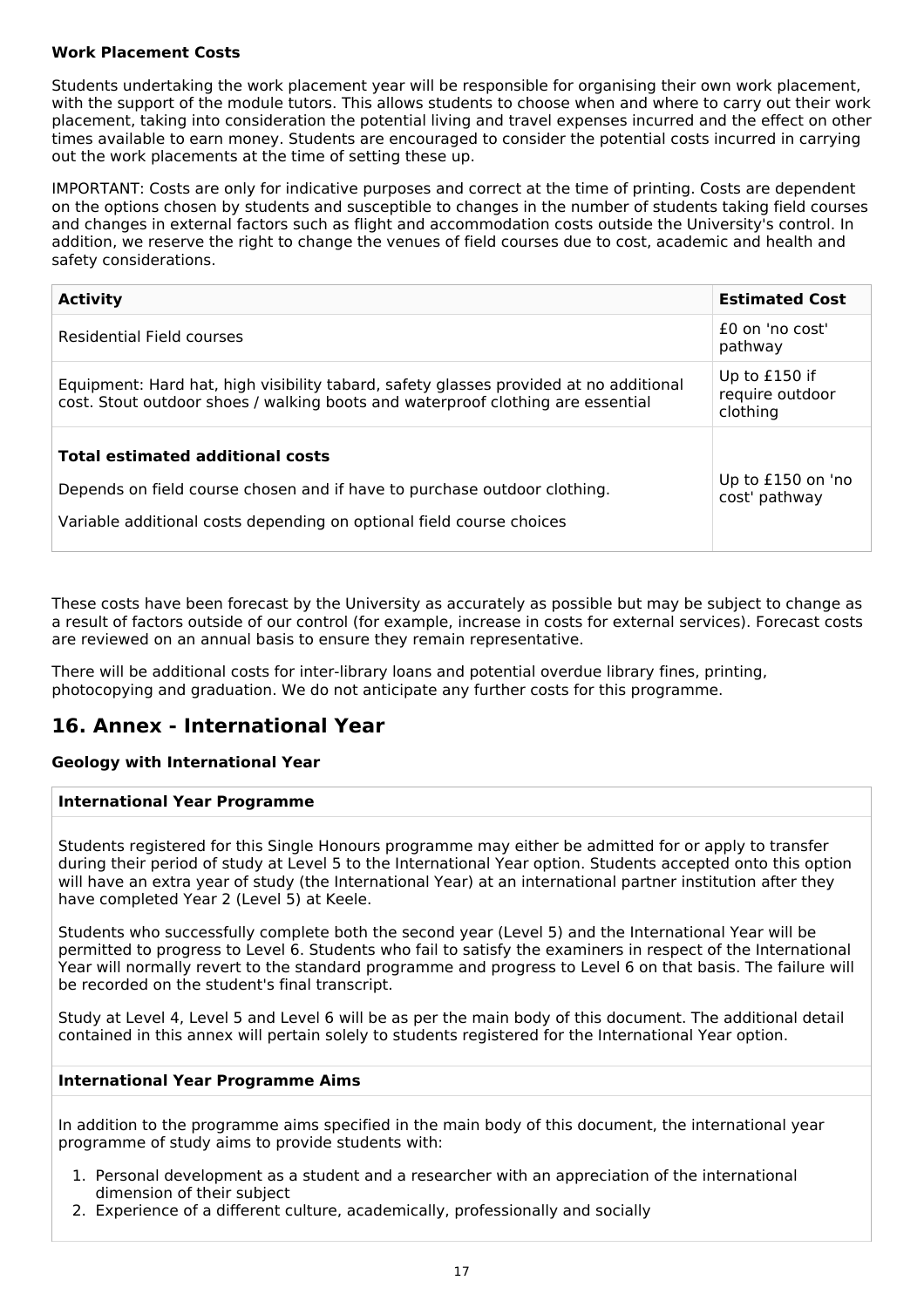### **Entry Requirements for the International Year**

Students may apply to the 4-year programme during Level 5. Admission to the International Year is subject to successful application, interview and references from appropriate staff.

The criteria to be applied are:

- Academic Performance (an average of 55% across all modules at Level 5 is required. Students with up to 15 credits of re-assessment who meet the 55% requirement may progress to the International Year. Where no Semester 1 marks have been awarded performance in 1st year marks and ongoing 2nd year assessments are taken into account)
- General Aptitude (to be demonstrated by application for study abroad, interview during the 2nd semester of year 2 (Level 5), and by recommendation of the student's personal tutor, 1st and 2nd year tutors and programme director)

Students may not register for both an International Year and a Placement Year.

#### **Student Support**

Students will be supported whilst on the International Year via the following methods:

- Phone conversations or on-line meetings with the Study Abroad tutor, in line with recommended Personal Tutoring meeting points.
- Support from the University's Global Education Team

#### **Learning Outcomes**

In addition to the learning outcomes specified in the main text of the Programme Specification, students who complete a Keele undergraduate programme with International Year will be able to:

- 1. Describe, discuss and reflect upon the cultural and international differences and similarities of different learning environments
- 2. Discuss the benefits and challenges of global citizenship and internationalisation
- 3. Explain how their perspective on their academic discipline has been influenced by locating it within an international setting.
- 4. Design, plan and critically evaluate a practical investigation within the geology, record relevant information accurately and systematically and be able to reflect upon the data in a critical manner.
- 5. Integrate, apply and develop fundamental geology principles to describe and explain phenomena and solve problems in the context of selected topics within geology.

These learning outcomes will all be assessed by the submission of a satisfactory individual learning agreement, the successful completion of assessments at the partner institution and the submission of the reflective portfolio element of the international year module.

#### **Regulations**

Students registered for the International Year are subject to the programme-specific regulations (if any) and the University regulations. In addition, during the International Year, the following regulations will apply:

Students undertaking the International Year must complete 120 credits, which must comprise at least 40% in the student's discipline area.

This may impact on your choice of modules to study, for example you will have to choose certain modules to ensure you have the discipline specific credits required.

Students are barred from studying any module with significant overlap to the Level 6 modules they will study on their return. Significant overlap with Level 5 modules previously studied should also be avoided.

#### **Additional costs for the International Year**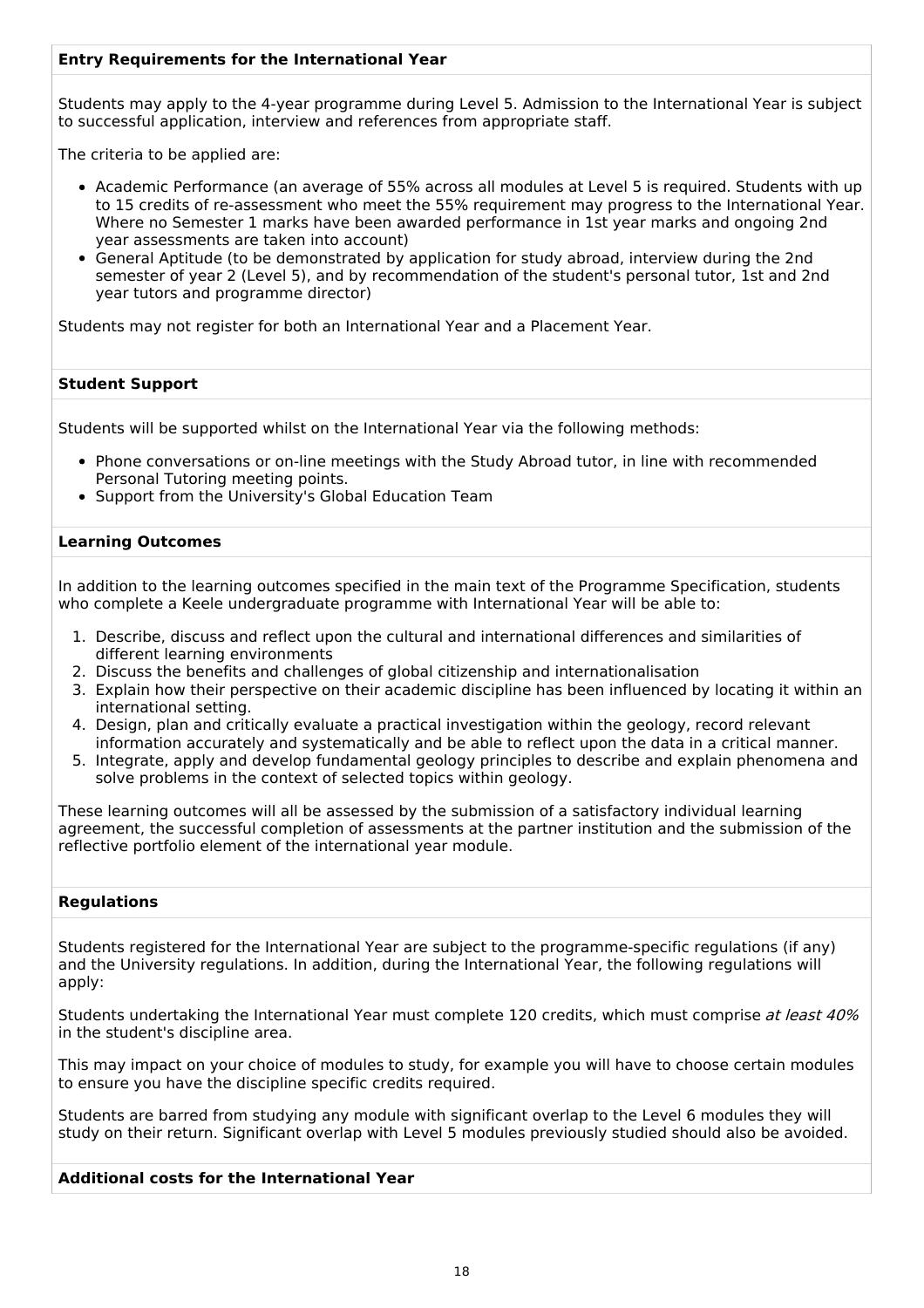Tuition fees for students on the International Year will be charged at 15% of the annual tuition fees for that year of study, as set out in Section 1. The International Year can be included in your Student Finance allocation, to find out more about your personal eligibility see: [www.gov.uk](http://www.gov.uk/)

Students will have to bear the costs of travelling to and from their destination university, accommodation, food and personal costs. Depending on the destination they are studying at additional costs may include visas, study permits, residence permits, and compulsory health checks. Students should expect the total costs of studying abroad be greater than if they study in the UK, information is made available from the Global Education Team throughout the process, as costs will vary depending on destination.

Students who meet external eligibility criteria may be eligible for grants as part of this programme. Students studying outside of this programme may be eligible income dependent bursaries at Keele.

Students travel on a comprehensive Keele University insurance plan, for which there are currently no additional charges. Some Governments and/or universities require additional compulsory health coverage plans; costs for this will be advised during the application process.

## **17. Annex - Work Placement Year**

#### **Geology with Work Placement Year**

#### **Work Placement Year summary**

Students registered for this programme may either be admitted for or apply to transfer during their studies to the 'with Work Placement Year' option (NB: for Combined Honours students the rules relating to the work placement year in the subject where the placement is organised are to be followed). Students accepted onto this programme will have an extra year of study (the Work Placement Year) with a relevant placement provider after they have completed Year 2 (Level 5) at Keele.

Students who successfully complete both the second year (Level 5) and the Work Placement Year will be permitted to progress to Level 6. Students who fail to satisfactorily complete the Work Placement Year will normally revert to the 3-year programme and progress to Level 6 on that basis. The failure will be recorded on the student's final transcript.

Study at Level 4, Level 5 and Level 6 will be as per the main body of this document. The additional detail contained in this annex will pertain solely to students registered for the Work Placement Year option.

#### **Work Placement Year Programme Aims**

In addition to the programme aims specified in the main body of this document, the Work Placement Year aims to provide students with:

1. the opportunity to carry out a long-term work-based learning experience in the geological sector

2. enhanced employability skills training

#### **Entry Requirements for the Work Placement Year**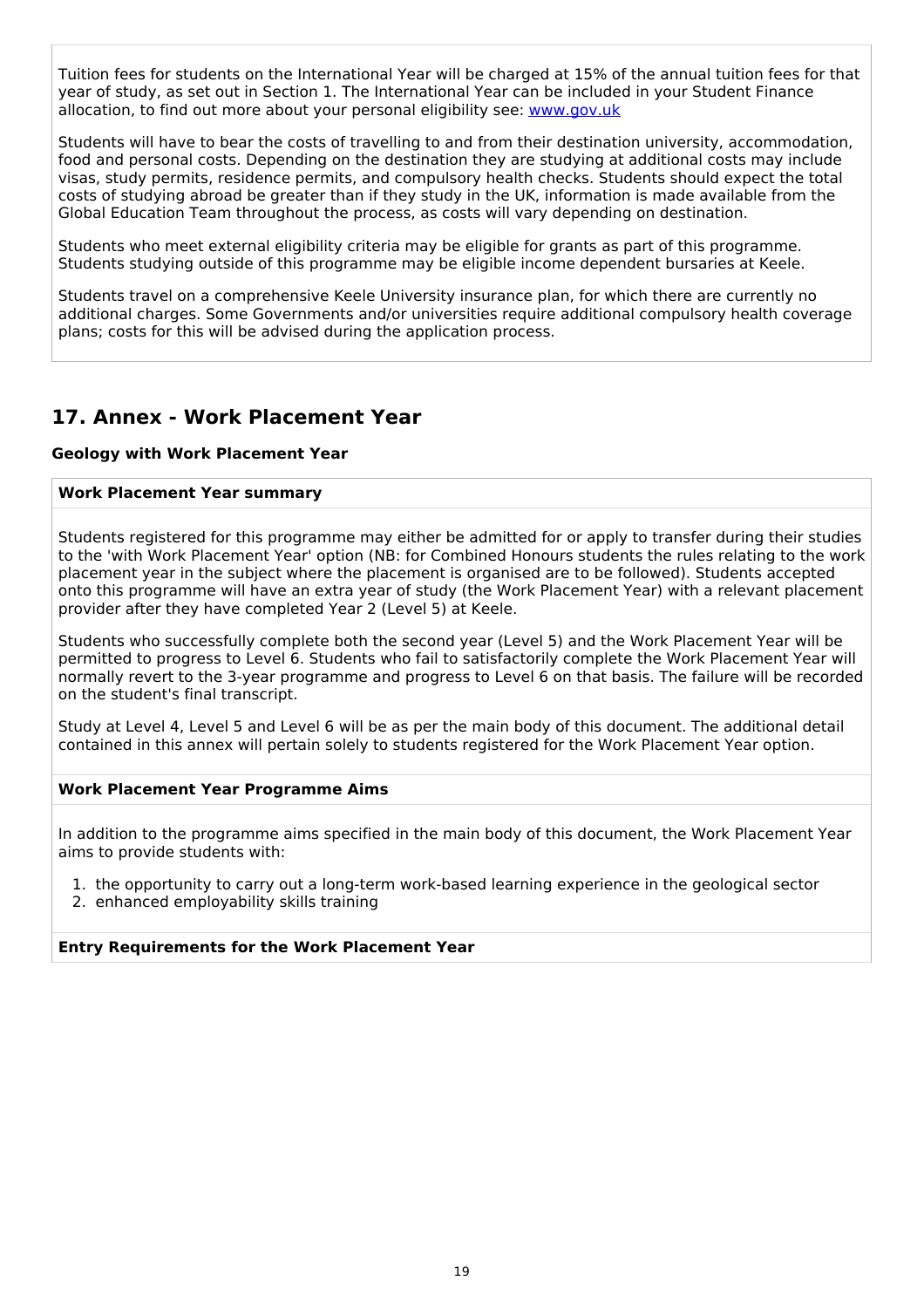Admission to the Work Placement Year is subject to successful application, interview and references from appropriate staff. Students have the opportunity to apply directly for the 4-year 'with work placement year' degree programme, or to transfer onto the 4-year programme at the end of Year-1 and in Year-2 at the end of Semester 1. Students who are initially registered for the 4-year degree programme may transfer onto the 3-year degree programme at any point in time, prior to undertaking the year-long work placement. Students who fail to pass the work placement year, and those who fail to meet the minimum requirements of the work placement year module (minimum 30 weeks full time (1,050 hours), or equivalent, work placement), will be automatically transferred onto the 3-year degree programme.

The criteria to be applied are:

- A good University attendance record and be in 'good academic standing'.
- Passed all Year-1 and Year-2 Semester 1 modules with an overall module average of  $> 60\%$
- General Aptitude (to be demonstrated by application(s) to relevant placement providers with prior agreement from the Programme Lead, interview during the 2nd semester of year 2 (Level 5), and by recommendation of the student's personal tutor, 1st and 2nd year tutors and Programme Lead)
- Students undertaking work placements will be expected to complete a Health and Safety checklist prior to commencing their work experience and will be required to satisfy the Health and Safety regulations of the company or organisation at which they are based.
- *(International students only)* Due to visa requirements, it is not possible for international students who require a Tier 4 Visa to apply for direct entry onto the 4-year with Work Placement Year degree programme. Students wishing to transfer onto this programme should discuss this with student support, the academic tutor for the work placement year, and the Programme Lead. Students should be aware that there are visa implications for this transfer, and it is the student's responsibility to complete any and all necessary processes to be eligible for this programme. There may be additional costs, including applying for a new Visa from outside of the UK for international students associated with a transfer to the work placement programme.

Students may not register for both an International Year and a Work Placement Year.

### **Student Support**

Students will be supported whilst on the Work Placement Year via the following methods:

- Regular contact between the student and a named member of staff who will be assigned to the student as their University supervisor. The University supervisor will be in regular contact with the student throughout the year, and be on hand to provide advice (pastoral or academic) and liaise with the Placement supervisor on the student's behalf if required.
- Two formal contacts with the student during the placement year: the University supervisor will visit the student in their placement organization at around the 5 weeks afters placement has commenced, and then visit again (or conduct a telephone/video call tutorial) at around 15 weeks into the placement.
- Weekly supervision sessions will take place with the placement supervisor (or his/her nominee) throughout the duration of the placement.

#### **Learning Outcomes**

In addition to the learning outcomes specified in the main text of the Programme Specification, students who complete the 'with Work Placement Year' option will be able to:

- 1. critically evaluate their learning from the work placement
- 2. explain how the professional environmental sector operates and what skills are needed to develop their career
- 3. apply academic theory learnt as part of the taught degree to real situations in the work place
- 4. evaluate their own employability skills (via a SWOT Analysis) and create Intended Learning Outcomes for their placement in order to develop the skills areas which they have identified as being weak or needing further enhancement
- 5. develop, through practice in the work place, the work-related skills identified through their SWOT analysis and Intended Learning Outcomes

These learning outcomes will be assessed through the non-credit bearing Work Placement Year (Geology) module (ESC-30052) which involves:

- 1. Mid-Placement Portfolio (SWOT analysis & Action Plan + Evaluation by Host) [30%]
- 2. Final Placement Portfolio (Reflective Diary + Evaluation by Host) [70%]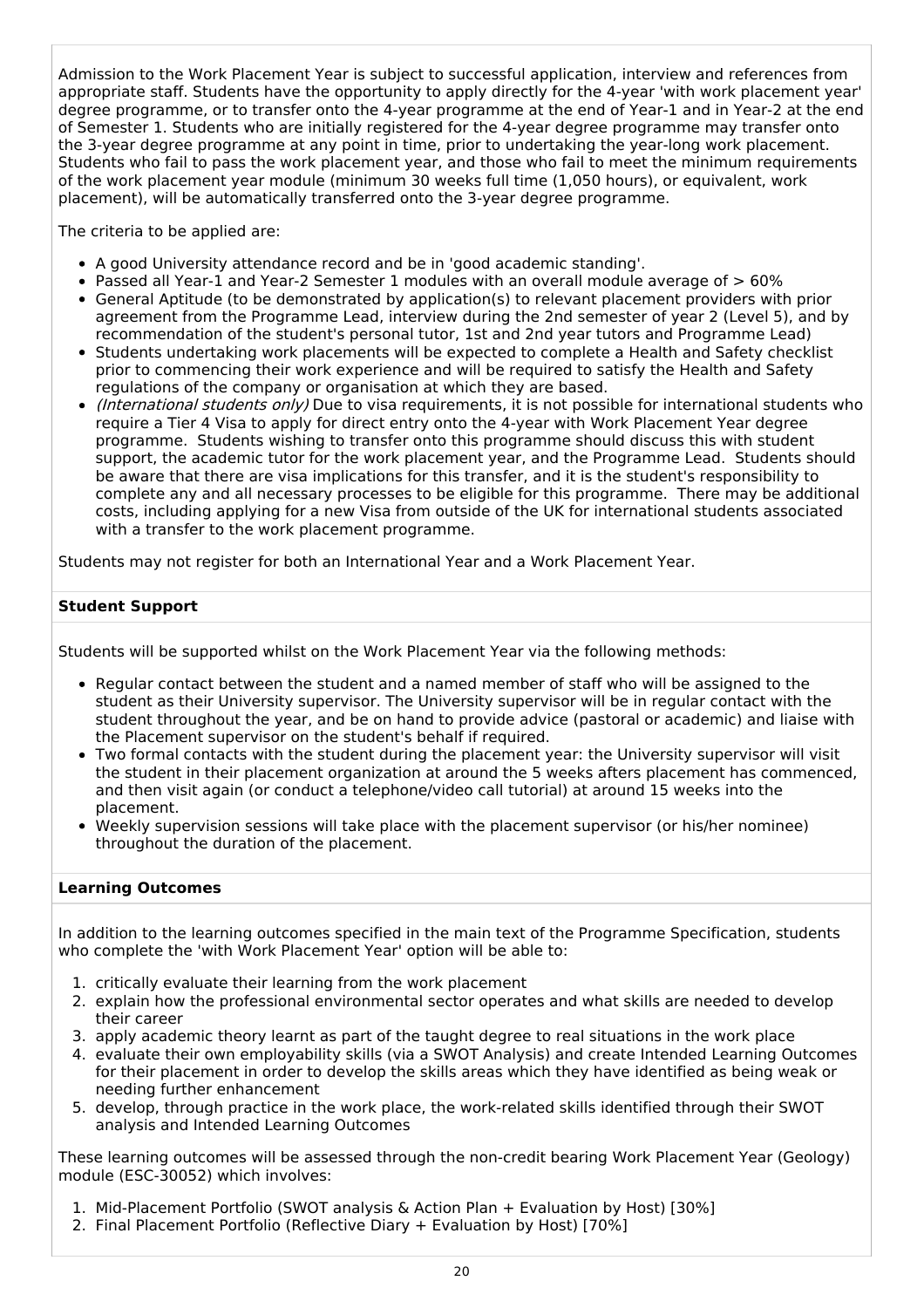#### **Regulations**

Students registered for the 'with Work Placement Year' option are subject to programme-specific regulations (if any) and the University regulations. In addition, during the Work Placement Year, the following regulations will apply:

- Students undertaking the Work Placement Year must successfully complete the zero-credit rated 'Work Placement Year (Geology)' module (ESC-30052)
- In order to ensure a high quality placement experience, each placement agency will sign up to a placement contract (analogous to a service level agreement).
- Once a student has been accepted by a placement organisation, the student will make a preplacement visit and a member of staff identified within the placement contract will be assigned as the placement supervisor. The placement supervisor will be responsible for ensuring that the placement experience meets the agreed contract agreed with the University.
- The placement student will also sign up an agreement outlining his/her responsibilities in relation to the requirements of each organisation.
- If a student chooses to start their work placement prior to the September of their placement year, then the student must ensure that they negotiate time off to attend any relevant field courses and fieldwork. Failure to attend field-courses or undertake fieldwork due to a work placement position will not be considered as exceptional circumstances.

Students will be expected to behave professionally in terms of:

(i) conforming to the work practices of the organisation; and

(ii) remembering that they are representatives of the University and their actions will reflect on the School and have an impact on that organisation's willingness (or otherwise) to remain engaged with the placement.

#### **Additional costs for the Work Placement Year**

Tuition fees for students on the Work Placement Year will be charged at 20% of the annual tuition fees for that year of study, as set out in Section 1. The Work Placement Year can be included in your Student Finance allocation; to find out more about your personal eligibility see: [www.gov.uk](http://www.gov.uk/)

Students will have to bear the costs of travelling to and from their placement provider, accommodation, food and personal costs. Depending on the placement provider additional costs may include parking permits, travel and transport, suitable clothing, DBS checks, and compulsory health checks.

A small stipend may be available to students from the placement provider during the placement but this will need to be explored on a placement-by-placement basis as some organisations, such as charities, may not have any extra money available. Students should budget with the assumption that their placement will be unpaid.

Eligibility for student finance will depend on the type of placement and whether it is paid or not. If it is paid, this is likely to affect student finance eligibility, however if it is voluntary and therefore unpaid, should not affect student finance eligibility. Students are required to confirm eligibility with their student finance provider.

International students who require a Tier 4 visa should check with the Immigration Compliance team prior to commencing any type of paid placement to ensure that they are not contravening their visa requirements.

## **Version History**

### **This document**

**Date Approved:** 28 March 2022

## **What's Changed**

Removal of optional module ESC-30020 Water Resources

### **Previous documents**